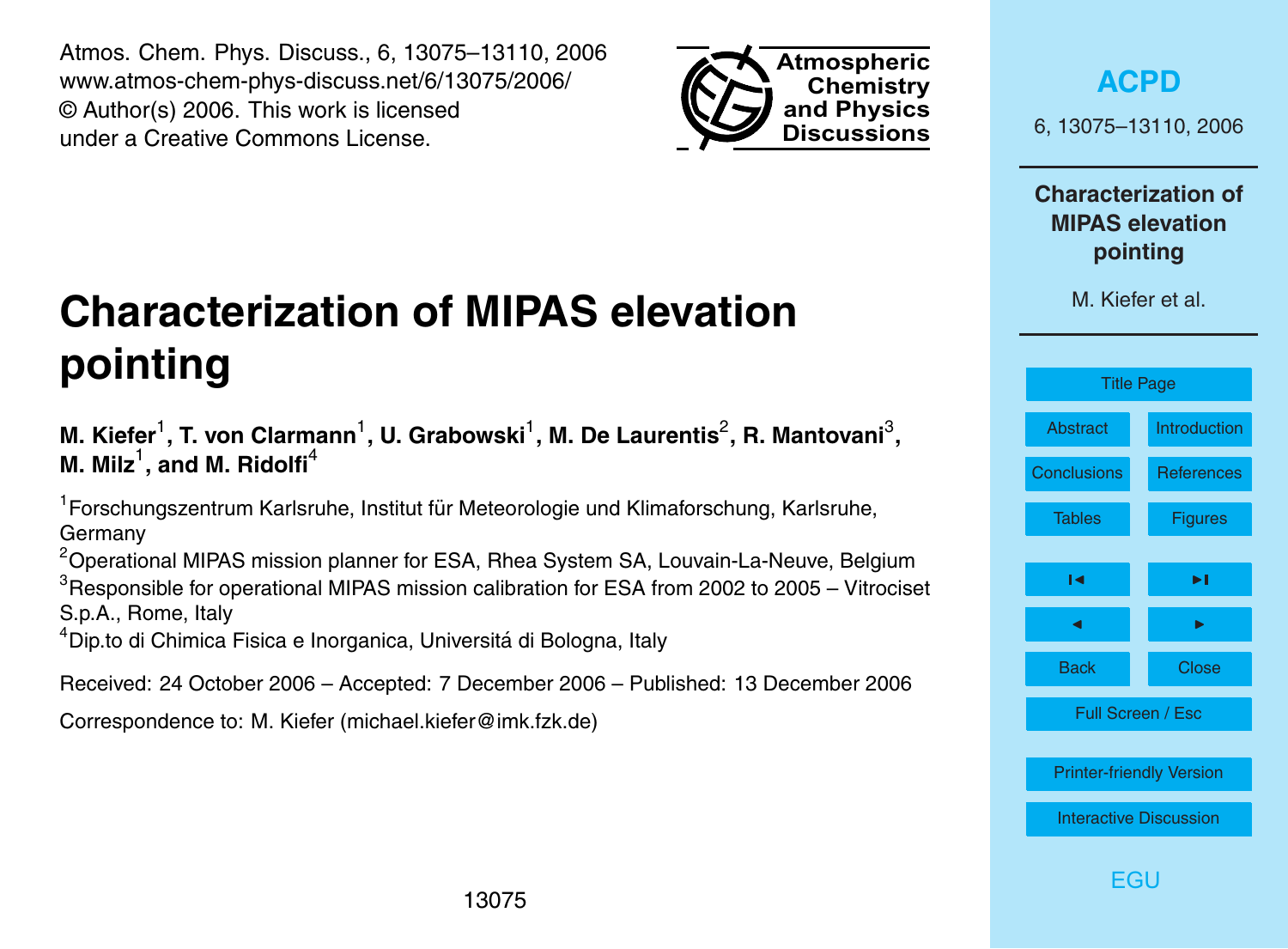### <span id="page-1-0"></span>**Abstract**

Sufficient knowledge of the pointing is essential for analyses of limb emission measurements. The scientific retrieval processor for MIPAS operated at IMK allows to retrieve pointing information in terms of tangent altitudes along with temperature. The retrieved

- <sup>5</sup> tangent altitudes are independent of the engineering Line-Of-Sight (LOS) information delivered with the ESA Level 1b product. The difference of pointing retrieved from the reprocessed high resolution MIPAS spectra and the engineering pointing information was examined with respect to spatial/temporal behaviour. Among others the following characteristics of MIPAS pointing could be identified: Generally the engineering tan-
- <sup>10</sup> gent altitudes are too high by 0–1.8 km with conspicuous variations in this range over time. Prior to December of 2003 there was a drift of about 50–100 m/h, which was due to a slow change in the satellite attitude. A correction of this attitude is done twice a day, which led to discontinuities in the order of up to 2 km in the tangent altitudes. There is a systematic difference in the mispointing between the poles which amounts to 1.5–
- <sup>15</sup> 2 km, i.e. there is a conspicuous orbit-periodic feature. The analysis of the correlation between the instrument's viewing angle azimuth and differential mispointing supports the hypotheses that a major part of this latter phenomenon can be attributed to an uncorrected roll angle of the satellite/instrument system of approximately 54 mdeg. Complementary to this, ESA operational LOS calibration results were used to characterize
- <sup>20</sup> MIPAS pointing. For this purpose MIPAS is used as a radiometer while the passage of infrared bright stars through the instrument's field of view is recorded. Deviation from expected time of passage gives information about mispointing. A pronounced seasonal variation of the LOS is seen before a correction of on-board software took place in December of 2003. Further a pitch bias of 24 mdeg with respect to the platform attitude <sup>25</sup> information is found.

# **[ACPD](http://www.atmos-chem-phys-discuss.net)** 6, 13075–13110, 2006 **Characterization of MIPAS elevation pointing** M. Kiefer et al. [Title Page](#page-0-0) Abstract [Introduction](#page-2-0) [Conclusions](#page-18-0) [References](#page-20-0) [Tables](#page-22-0) [Figures](#page-23-0)  $\sim$  J  $\sim$ **J** I I I I Back Close Full Screen / Esc [Printer-friendly Version](http://www.atmos-chem-phys-discuss.net/6/13075/2006/acpd-6-13075-2006-print.pdf) [Interactive Discussion](http://www.atmos-chem-phys-discuss.net/6/13075/2006/acpd-6-13075-2006-discussion.html) [EGU](http://www.copernicus.org/EGU/EGU.html)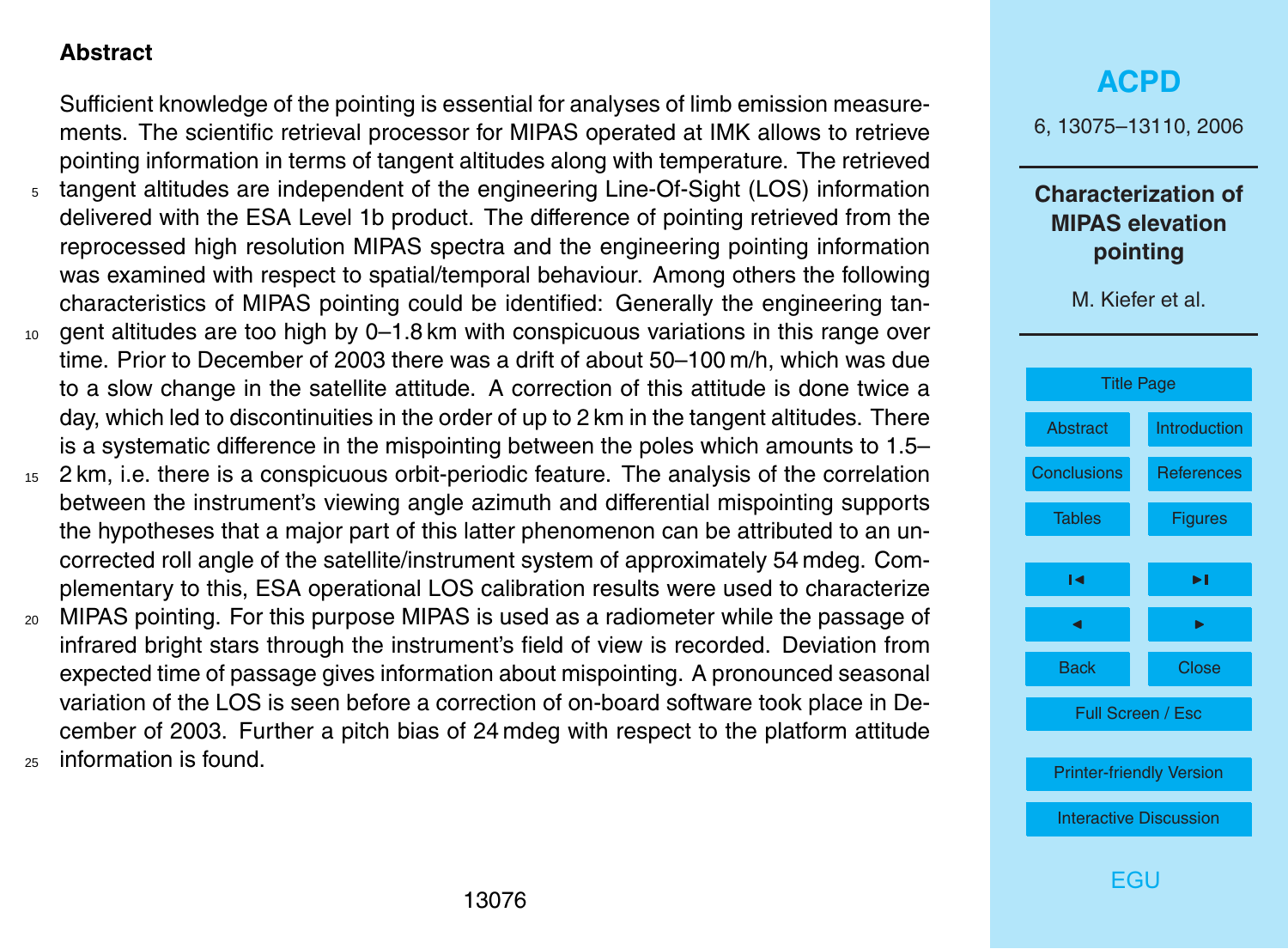#### <span id="page-2-0"></span>**1 Introduction**

#### 1.1 Motivation

Retrieval of atmospheric state variables from limb emission measurements such as MIPAS [\(Fischer and Oelhaf,](#page-20-0) [1996\)](#page-20-0) requires the inverse solution of the radiative transfer <sup>5</sup> equation for the given observation geometry. Obviously, any error in the assumptions on the observation geometry, in particular the tangent altitudes, map directly onto the retrieved state variables. In order not to have to rely completely on Envisat space craft position and attitude and MIPAS scan mirror position information, methods have been developed to retrieve tangent altitude information directly from the spectra, either in 10 terms of tangent point pressure [\(Ridolfi et al.,](#page-20-0) [2000\)](#page-20-0), or in terms of geometrical tangent altitudes [\(von Clarmann et al.,](#page-21-0) [2003\)](#page-21-0). While the characterization of the observation

- geometry by adjusting tangent altitude pressures sufficiently avoids the propagation of tangent altitude errors to retrieved state variables, the retrieval of the tangent altitudes supports more convenient direct comparison to the tangent altitudes inferred
- <sup>15</sup> from spacecraft position and attitude and scan mirror position information. Any independent characterization of the orbit and attitude parameters is not only relevant to the MIPAS instrument but also to the other limb-viewing instruments onboard Envisat, GO-MOS (Kyrölä et al., [2004;](#page-20-0) [Bertaux et al.,](#page-20-0) [2004\)](#page-20-0) and SCIAMACHY [\(Bovensmann et al.,](#page-20-0) [1999\)](#page-20-0).

#### <sup>20</sup> 1.2 MIPAS setup

MIPAS has been designed to operate in either of two pointing regimes: rearward in the Envisat anti-flight direction and sideways in the anti-sun side of the satellite, as illustrated in Fig. [1.](#page-23-0) The azimuth and elevation angles,  $\alpha$  and  $\epsilon$  respectively, (see Fig. [1\)](#page-23-0) of the Instantaneous Field-Of-View (IFOV) can move within a maximum allowed <sup>25</sup> range called Extended Field-Of-View (EFOV) defined as follows: the azimuth angle can vary from 74.30° to 110.55° in the rearward direction and from 159.05° to 190.56°

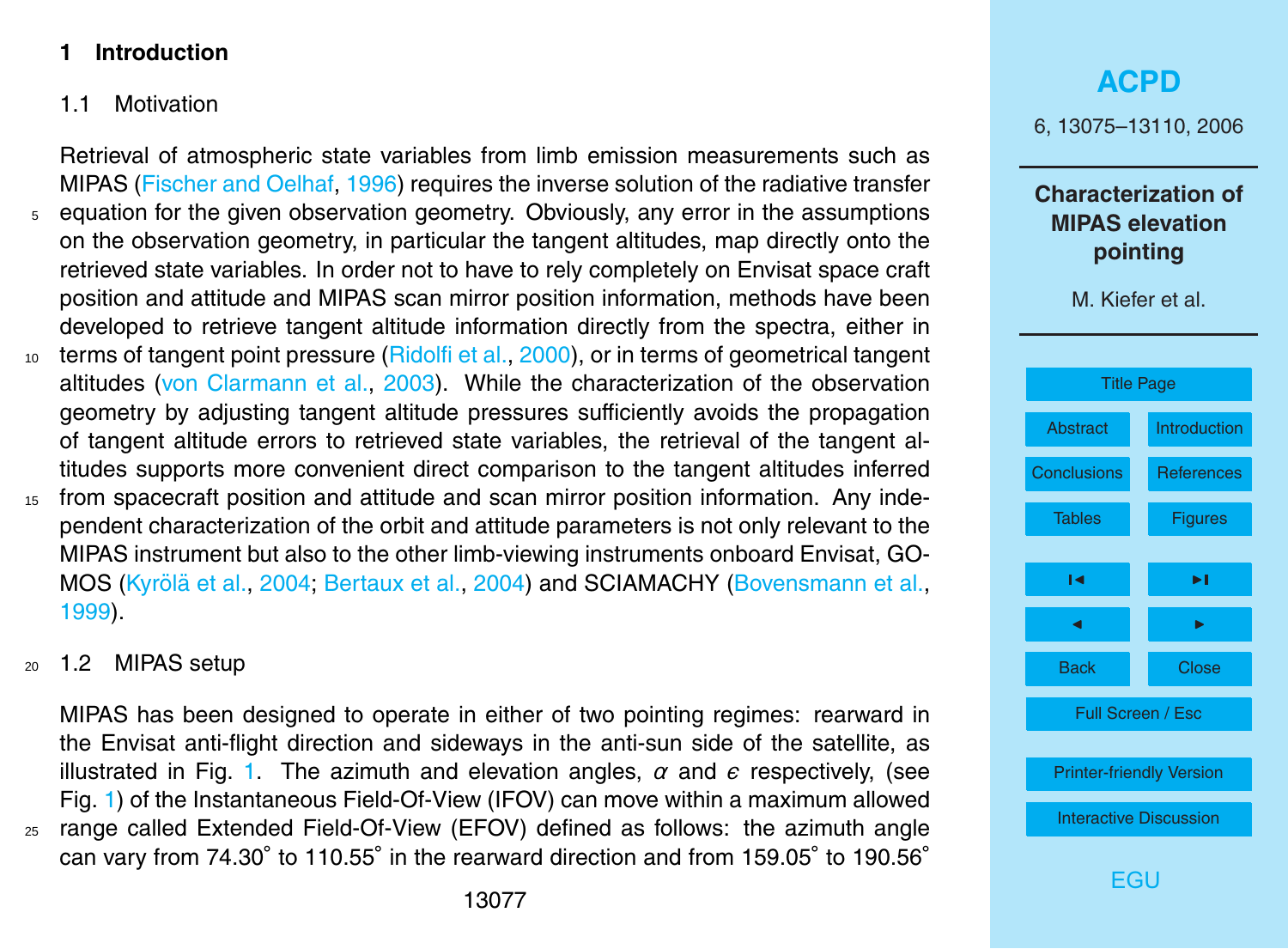<span id="page-3-0"></span>in the sideways direction, the elevation angle can vary from 113.06° to 117.50° in both directions.

Due to this setup, MIPAS pointing is particularly sensitive to the orientation of the satellite x- and y-axes (as illustrated in Fig. [1\)](#page-23-0). The instrument, therefore, can be <sup>5</sup> exploited to determine accurate estimates of pitch and roll angles respectively. This can be done in different ways. In this paper we shall present results from two methods. First there is the operational Line-Of-Sight (LOS) calibration by dedicated mesurements as performed by ESA. This method and the corresponding results will be described in detail in Sect. [4.](#page-12-0) Secondly there is the approach to infer the tangent altitude from a combined temperature/LOS retrieval.

#### 1.3 Retrieval method

MIPAS tangent altitude pointing information is retrieved along with the actual temperature profile from CO<sub>2</sub> spectral lines.  $CO_2$  is an appropriate tracer for the air mass along the line of sight, since its mixing ratio is sufficiently constant with altitude, and its  $_{15}$  infrared emissions are, contrary to those of  $\mathsf{O}_2$  or  $\mathsf{N}_2$ , whose altitude distributions are even better predictable, strong enough for an accurate retrieval. The selection of  $CO<sub>2</sub>$ transitions, regularization, and numerical representation of retrieved quantities are discussed in detail in [von Clarmann et al.](#page-21-0) [\(2003\)](#page-21-0), along with a detailed error budget. In table 4 of the latter paper there are presented estimates of the total error of retrieved  $20$  tangent altitudes: 260 m below 15 km altitude, less than 200 m from 15 km to 21 km, 150 m or less from 21 km to 27 km, and then less than 200 m up to 68 km.

1.4 Scope of this work

In Sects. [2](#page-5-0)[–3](#page-6-0) we take the engineering tangent altitudes as delivered with the ESA data products as a reference to define mispointing. In Sect. [4](#page-12-0) the absolute pointing <sup>25</sup> knowledge is addressed. The engineering tangent altitudes, at the time of the data processing, represent the best knowledge of the tangent altitudes available from inputs

# **[ACPD](http://www.atmos-chem-phys-discuss.net)** 6, 13075–13110, 2006 **Characterization of MIPAS elevation pointing** M. Kiefer et al. [Title Page](#page-0-0) [Abstract](#page-1-0) [Introduction](#page-2-0) [Conclusions](#page-18-0) [References](#page-20-0) [Tables](#page-22-0) [Figures](#page-23-0)  $\sim$  J  $\sim$ **J** I I I I Back Close Full Screen / Esc [Printer-friendly Version](http://www.atmos-chem-phys-discuss.net/6/13075/2006/acpd-6-13075-2006-print.pdf) [Interactive Discussion](http://www.atmos-chem-phys-discuss.net/6/13075/2006/acpd-6-13075-2006-discussion.html)

[EGU](http://www.copernicus.org/EGU/EGU.html)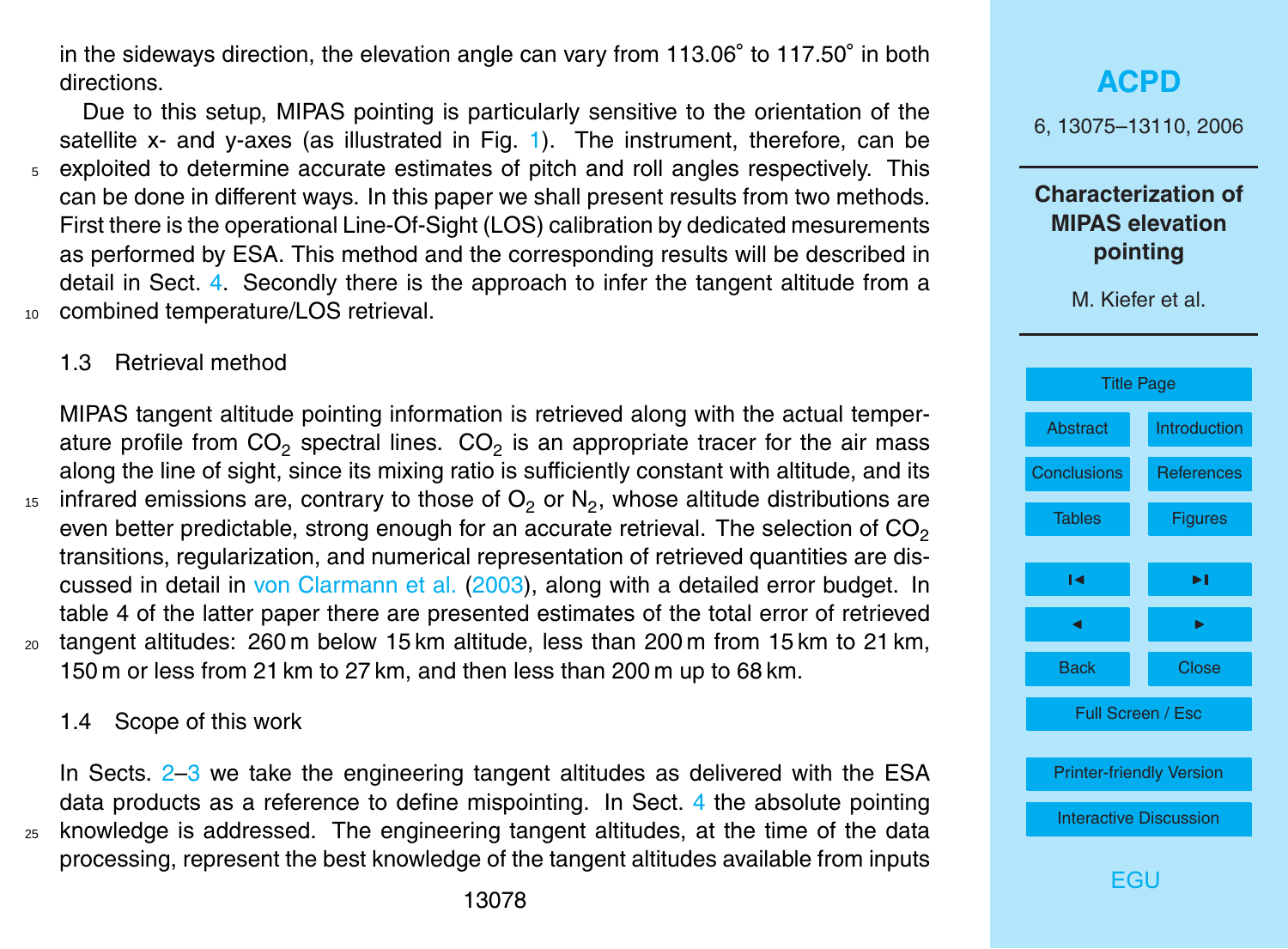<span id="page-4-0"></span>partly measured and partly modelled: satellite position and attitude, scan mirror attitude, Earth shape, and atmospheric refraction. It is delivered together with the Level 1b (L1b) and Level 2 (L2) products. L2 products additionally come with a corrected altitude. This is calculated by buiding up an hydrostatic atmosphere from the retrieved  $5$  pressure and temperature values, anchored at the lowest engineering tangent altitude [\(Ridolfi et al.,](#page-20-0) [2000\)](#page-20-0). Clearly the quality of this corrected altitude critically depends on

the accuracy of the engineering tangent altitude of the lowest tangent point.

The majority of MIPAS data was taken in a measurement mode such that the line of sight (LOS) is essentially backwards with respect to the satellite flight direction (see

- <sup>10</sup> Fig. [1\)](#page-23-0). In this paper we solely consider data of this backward looking mode. To implement a Sun-synchronous orbit the orbital plane is inclined such that the North Pole is on the right side of the flight path (with respect to flight direction), while the South Pole is on its left side. The LOS azimuth  $\alpha$  is changed over the orbit from exactly backwards (=90◦ ) to enhance the coverage of regions beyond the latitude turning points of the
- 15 orbit. There it is driven up to 110° in the vicinity of the North Pole while near the South Pole it reaches down to 75°. Between these two extremes there are several discontinuous changes with small steps near the poles and increasingly bigger steps from middle to equatorial latitudes.

In Sects. [2](#page-5-0)[–3](#page-6-0) we consider reprocessed data from mid 2002 to 26 March 2004. This <sup>20</sup> is the time range between the first orbit series which covers entire days and the failure of MIPAS's scan mirror mechanism on 26 March 2004. This time period includes 12 December 2003, which corresponds to orbit 9321, the date of the update of the PSO (French acronym for on-orbit position) software. The update was necessary because there was an error in the PSO software leading to a periodic change of the satellite <sup>25</sup> attitude with a period of one year.

# **[ACPD](http://www.atmos-chem-phys-discuss.net)** 6, 13075–13110, 2006 **Characterization of MIPAS elevation pointing** M. Kiefer et al. [Title Page](#page-0-0) [Abstract](#page-1-0) [Introduction](#page-2-0) [Conclusions](#page-18-0) [References](#page-20-0) [Tables](#page-22-0) [Figures](#page-23-0)  $\sim$  J  $\sim$ **J** I I I I Back Close Full Screen / Esc [Printer-friendly Version](http://www.atmos-chem-phys-discuss.net/6/13075/2006/acpd-6-13075-2006-print.pdf) [Interactive Discussion](http://www.atmos-chem-phys-discuss.net/6/13075/2006/acpd-6-13075-2006-discussion.html) [EGU](http://www.copernicus.org/EGU/EGU.html)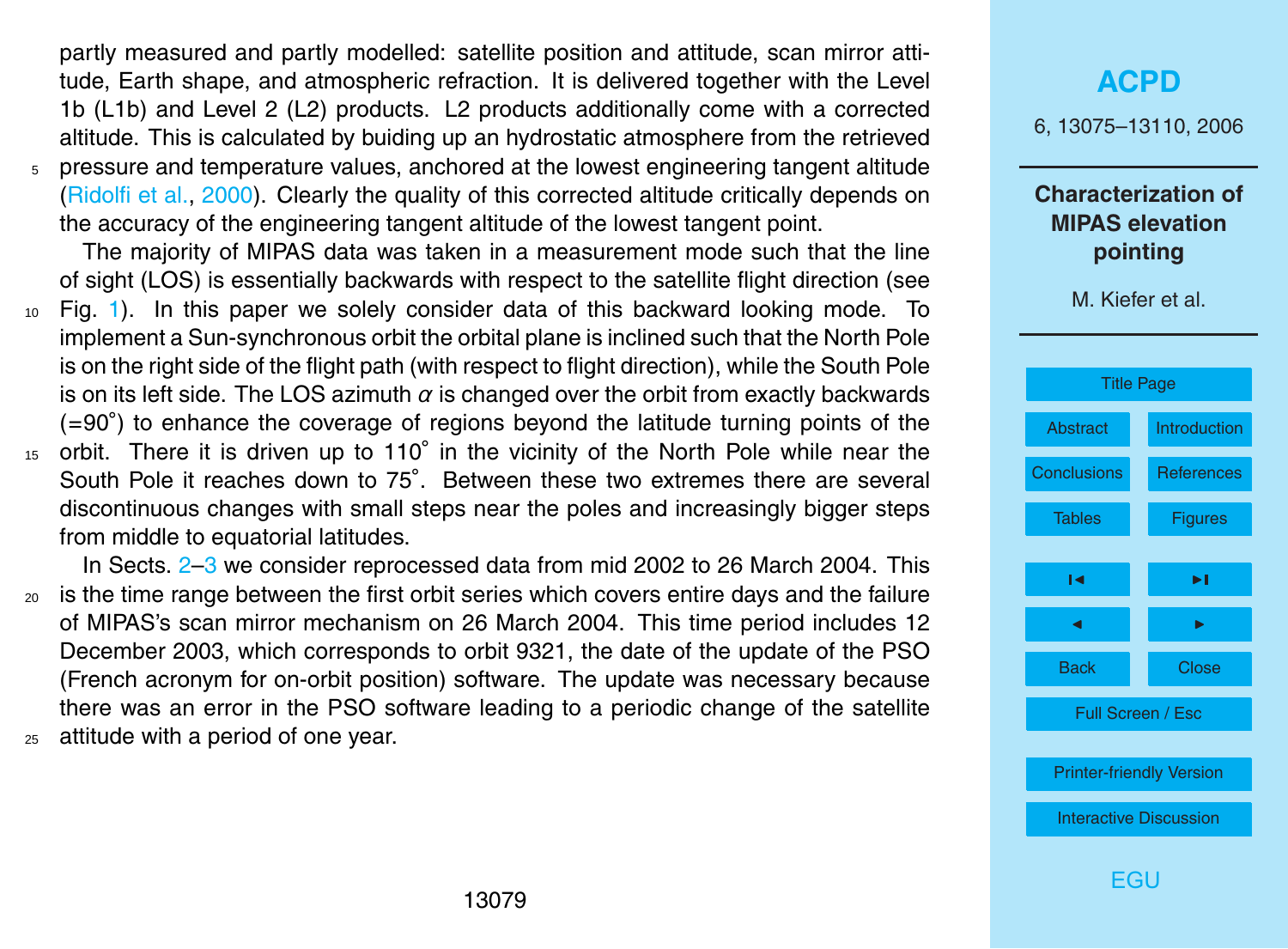#### <span id="page-5-0"></span>**2 Altitude dependence**

We take as reference the engineering tangent altitude (ETA)  $h_{ETA,i}$ *i*,  $i=1...17$  as delivered with the L1b product of ESA. The altitude grid is roughly defined as  $h_{ETA,i}$  = 6(3)42(5)52(8)68 km, but the lowest tangent altitude, as well as the spacing, is slightlty

5 modified over the orbit. The altitudes set  $h_{\text{IMK }i}$ ,  $i = n_{\text{low }}$ . . . 17 given by the IMK LOS retrieval results may not always have  $n_{low}=1$ , i.e. 17 values because spectra of low heights with features caused by cloud emission, are removed prior to retrieval. Therefore we will not be able to assess  $h_{\text{ETA}i}$  for all altitudes always. At the *i*th tangent altitude we examine the difference Δ*h<sub>i</sub>*=*h*<sub>IMK *i*</sub>−*h*<sub>ETA</sub><sub>*i*</sub>. A value of Δ*h<sub>i</sub>* greater than zero <sup>10</sup> means that the retrieved tangent altitude is larger than the ETA, i.e. the ETA value delivered with the ESA data product gives too low an altitude. In other words ∆*hi>*0 means that MIPAS was looking higher than indicated by the ETA.

Figure [2](#page-24-0) gives an overview over typical features of the height dependence of ∆*h<sup>i</sup>* for a collection of several orbits, where each collection represents approximately one day

- <sup>15</sup> (which is given in the headline of the panels). Only 13–14 values of ∆*h<sup>i</sup>* are shown in the respective panels, with lowest tangent altitudes in the range 16–18 km. This is because for the data presented only altitude levels where  $h_{\text{IMK},i}$  exists for at least 80% of each geolocation have been considered. Usually in the tropics there are cloud tops as heigh as 15 km. Tangent altitudes below these heights did not enter the LOS
- <sup>20</sup> retrieval at IMK. So if there are more than 20% of geolocations contaminated with clouds, there will be no differences shown at all for the respective altitudes. The reason for this rather strict criterion is that, as we shall see in the subsequent sections of this paper, there are features like drifts in time and a dependence of the altitude differences from latitude, which might induce a bias due to sampling effects (clouds are not evenly <sup>25</sup> distributed along orbit).

There is a change of the height profile of ∆*h<sup>i</sup>* -curves with time, where essentially two types can be found: Curves of the first type are like those presented in the two upper panels while examples of the second type can be found in the lower panels. The time

# **[ACPD](http://www.atmos-chem-phys-discuss.net)** 6, 13075–13110, 2006 **Characterization of MIPAS elevation pointing** M. Kiefer et al. [Title Page](#page-0-0) [Abstract](#page-1-0) [Introduction](#page-2-0) [Conclusions](#page-18-0) [References](#page-20-0) [Tables](#page-22-0) **[Figures](#page-23-0)**  $\sim$  J  $\sim$ **J** I I I I Back Close Full Screen / Esc [Printer-friendly Version](http://www.atmos-chem-phys-discuss.net/6/13075/2006/acpd-6-13075-2006-print.pdf) [Interactive Discussion](http://www.atmos-chem-phys-discuss.net/6/13075/2006/acpd-6-13075-2006-discussion.html) **FGU**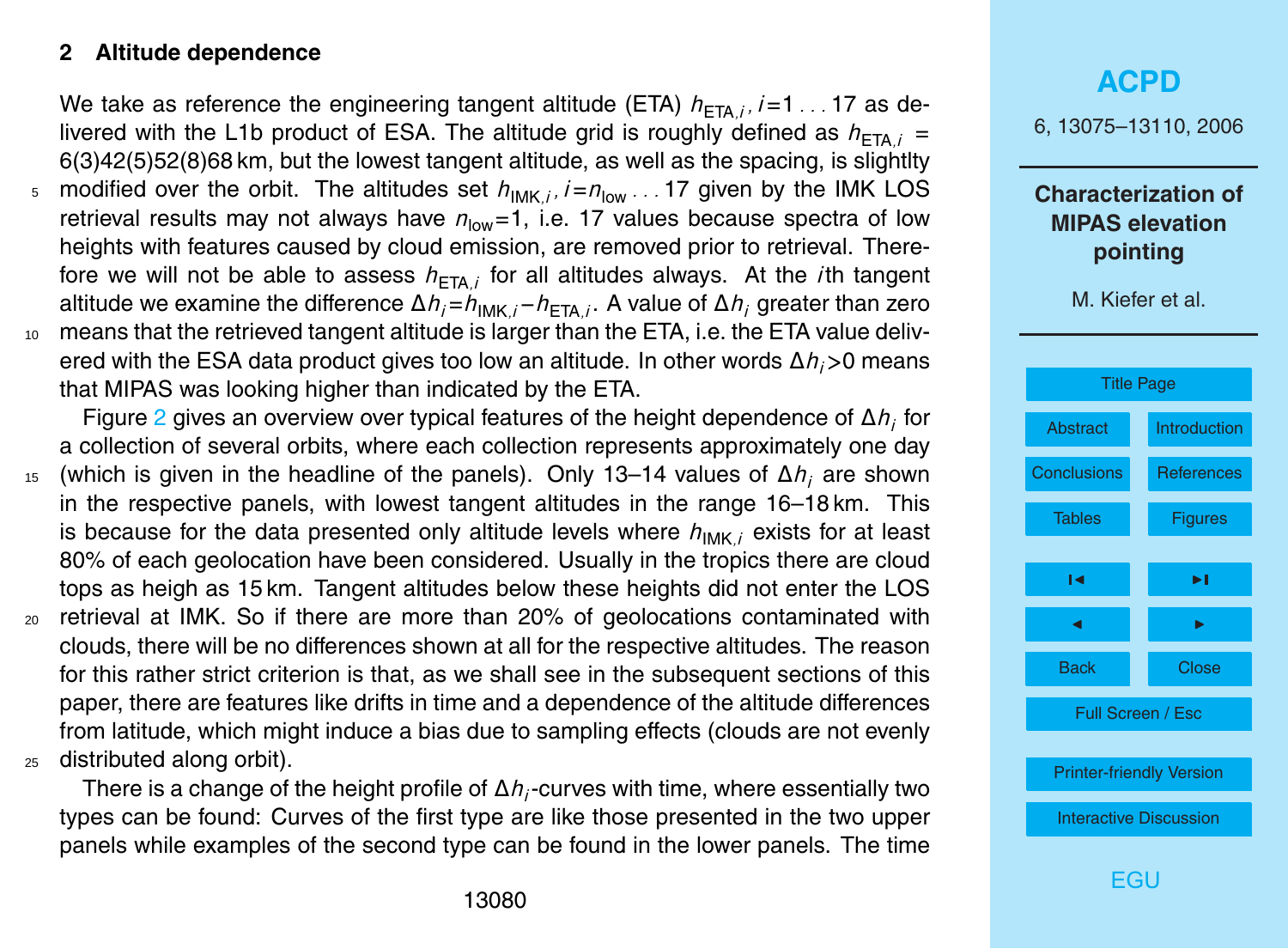<span id="page-6-0"></span>when the curves change shape is around June of 2003. Before this date they have a slightly wavy appearence with local maxima typically at 27 and 38 km. Afterwards the upper local maximum at 38 km remains while the lower is shifted downwards to approximately 23 km. Though the main difference is that between the local minimum at

- <sup>5</sup> 33 km and the maximum at 23 km there is an increase in ∆*h<sup>i</sup>* of around 300 m for the curves of second type while in those of first type it is below 200 m. Since no changes in the IMK retrieval scheme or set-up have been made, the change of the course of ∆*h<sup>i</sup>* with height must be attributed to changes of the engineering tangent altitude's characteristics.
- Figure [3](#page-25-0) shows, plotted over orbit number, rms-values of ∆*h<sup>i</sup>* <sup>10</sup> -profiles, calculated for all geolocations of the respective orbits. Rms-values are about 200 m or less for orbit numbers from 3500 to 7300, with lowest values at around orbit 6000 (which corresponds to late April of 2003). Orbits greater than 7300 (late July of 2003) exhibit rms of around 200 m or more.
- <sup>15</sup> The course of ∆*h<sup>i</sup>* with height seems to be quite systematic and hence well characterized by the corresponding rms value. In the remainder of this paper we therefore use the average value at a geolocation

$$
\Delta h = \frac{1}{N_{\text{tang}}} \sum_{i=n_{\text{low}}}^{17} \Delta h_i. \tag{1}
$$

∆*h* is considered to represent the average difference between the retrieved LOS tan-<sup>20</sup> gent altitude and the engineering tangent altitude per geolocation to an accuracy given by the rms-value. Again ∆*h>*0 for a geolocation means that on average MIPAS was looking higher than indicated by the engineering tangent altitudes.

#### **3 Time dependence**

Figure [4](#page-26-0) shows the values of ∆*h* in the course of a day for four different dates. Besides  $25$  a periodic variation there is a jump at around 14:00–15:00 UTC discernible in the upper

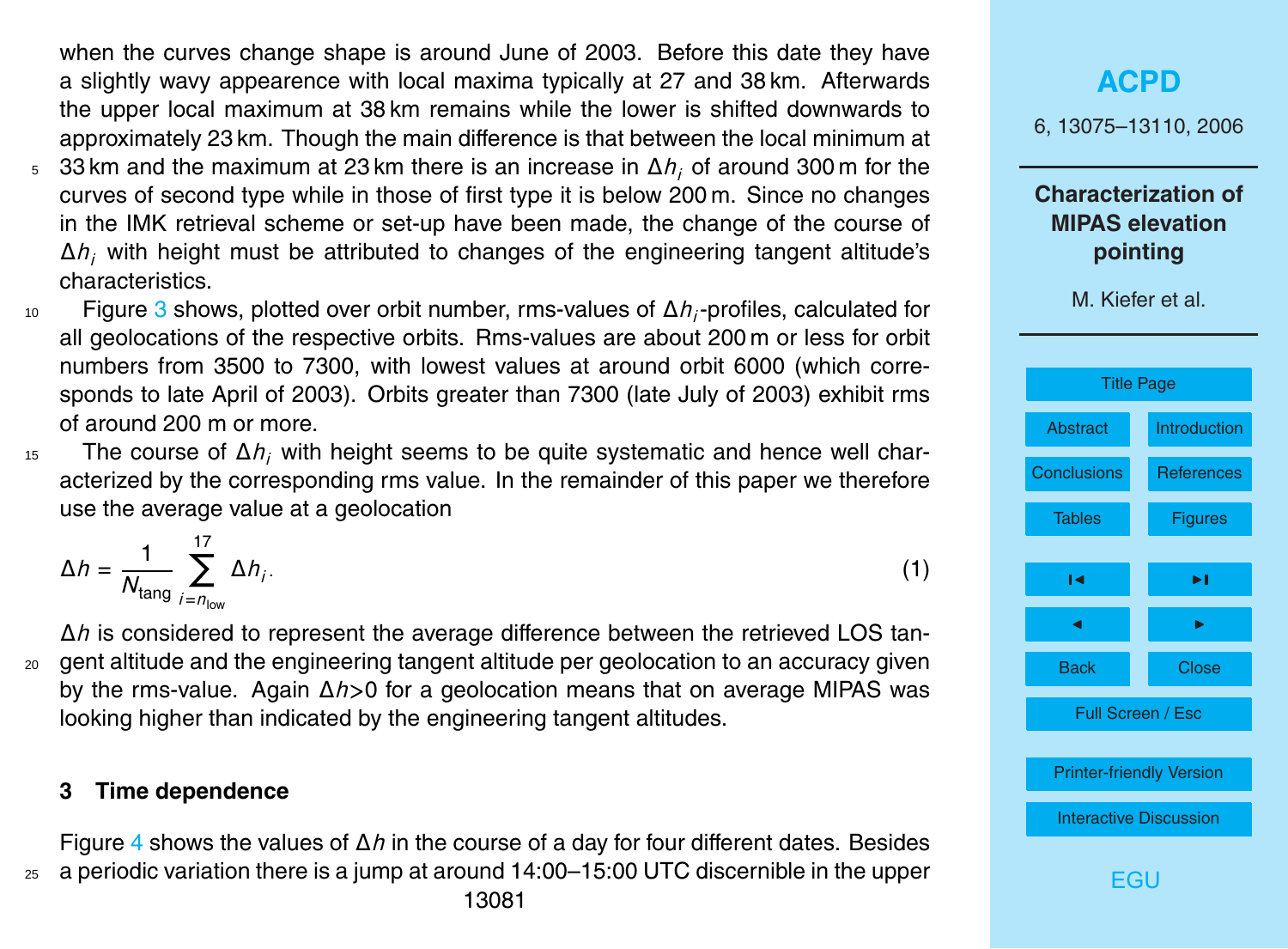<span id="page-7-0"></span>three panels of the figure. The cause of the jump is an update procedure for the onboard parameters of the platform's attitude, which is done twice a day at approximately 02:00 UTC and 14:00 UTC. In the vast majority of the data examined only the update procedure at 14:00 UTC shows an effect on ∆*h*. The update at 02:00 UT is mostly <sup>5</sup> perceptible as a slightly enanced amplitude of the corresponding orbit variation. The size of the jump at 14 UTC of approximately 1–1.5 km, and the fact that the jump at 02:00 UTC is virtually absent, leads to a rough estimate for the trend of ∆*h* over a day of 42–63 m/h or 70–107 m/orbit. In December 2003 there was a major update of the PSO which largely reduced the jump amplitude. The impact of the gain achieved is 10 illustrated in the lowermost panel of Fig. [4.](#page-26-0)

There is a pronounced oscillation of ∆*h* with a period which corresponds to one orbit, and an amplitude of approximately 1 km. This oscillation persists throughout the whole time span covered by the reprocessed MIPAS off-line data.

3.1 One orbit

<sup>15</sup> In Fig. [5](#page-27-0) there is shown ∆*h* over one orbit. Clearly the extrema of the periodic variation are located at the poles. The course of ∆*h* with latitude (lower panel of figure) can roughly be approximated by a line. Therefore a corresponding line fit was performed for all orbits considered henceforth. This fitted line is determined by an offset, i.e. the value at the equator, and a gradient, which is the slope of the line. These two quanitities <sup>20</sup> related to one orbit, offset and gradient, will be examined further.

Figure [6](#page-28-0) shows histograms of offset values where only data before the major software update in December 2003 have been considered. In what follows two values characterizing the center of the histograms, namely arithmetic mean and median, will be given in the form mean/median. In the top left panel of Fig.  $6$  a histogram of all  $_{25}$  data is shown. The distribution is quite broad with its center at approximately  $-0.97/-\pi$ 1.02 km. For the three other panels all data from a 1.5 h time window around 02:00 UTC and 14:00 UTC have been removed to avoid unwanted effects of the jumps discussed

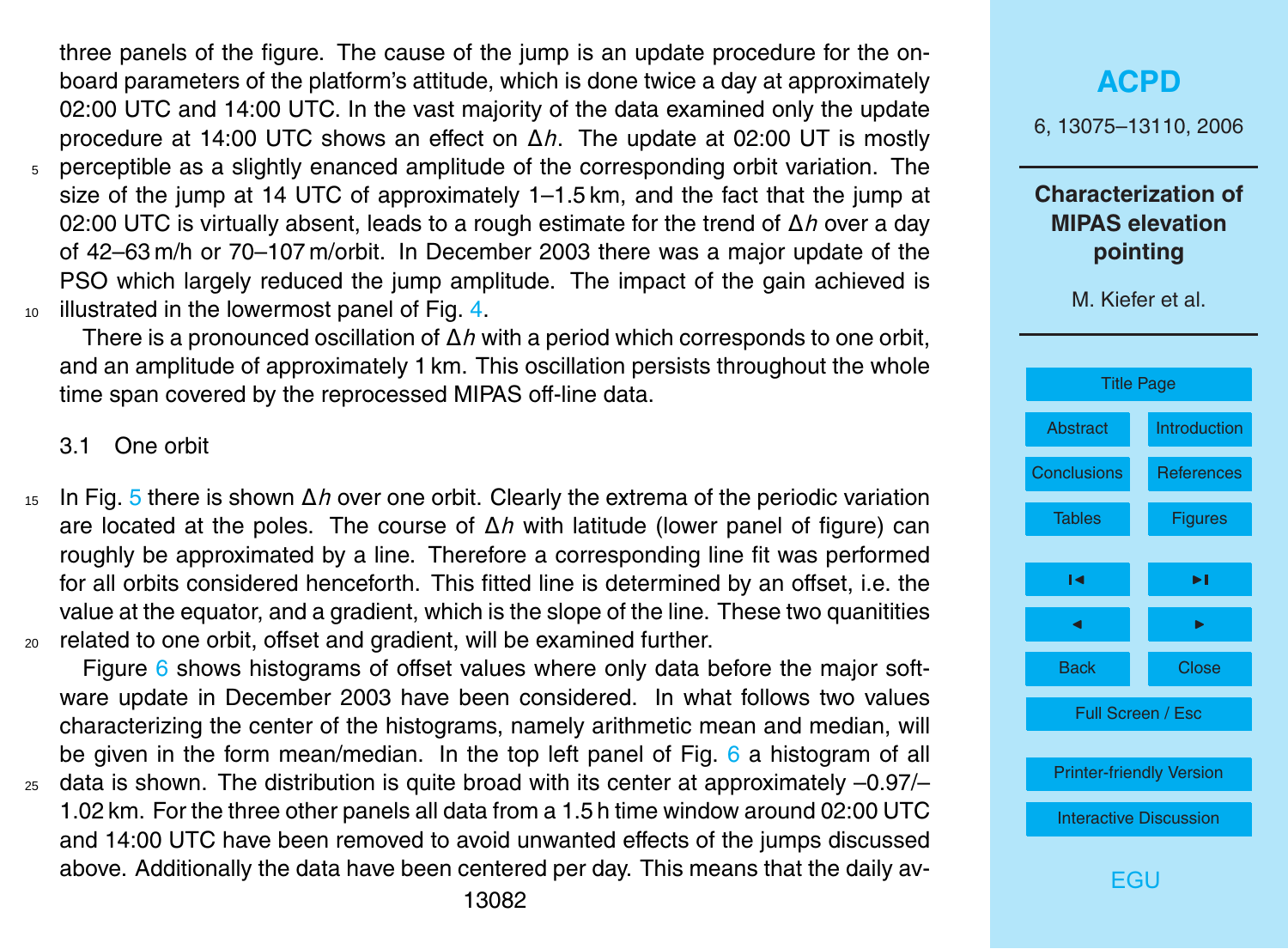erage value of the offset was subtracted from all single offset values of that day. Hence this procedure gives the variation of the offset around the daily mean value. In the top right panel the corresponding histogram is depicted, the centering on a daily basis of course shifts the distributions such that it is centered around zero. Clearly a double

<sup>5</sup> peaked distribution can be seen with the peaks approximately 350 m apart. If there was only a linear drift, as assumed in the preceding paragraph, one would expect a distribution with a rather flat top. The two lower panels separate the contributors of the two respective peaks. Data from 02:00–14:00 UTC (lower left panel) has a distribution which is centered at 0.17/0.16 km, while the distribution of data from 14:00–02:00 UTC  $10$  is centered at  $-0.20/-0.18$  km.

For the sake of completeness we give the corresponding results for data after the 12th of December 2003 (no corresponding plot shown): All data are centered at – 0.55/–0.56 km, which is a little more than half of the average offset before that date. The data centered per day with removed data points in a 1.5 h time window around <sup>15</sup> 02:00 UTC and 14:00 UTC are still distributed in a double peaked histogram that can be separated into two single peaked ones. Data from 02:00–14:00 UTC is centered at –0.03/–0.04 km, and data from 14:00–02:00 UTC at 0*.*04*/*0*.*05 km. Hence the peak separation is about a quarter of what it was before the 12 December. Obviously the software update largely improved the pointing of MIPAS with respect to the average <sup>20</sup> offset.

As shown in Fig. [7](#page-29-0) the gradient features a behaviour similar to the offset's. The double peaked structure can already be seen in the top left panel, which depicts the histogram of all gradient values of data before the major PSO software update. Arithmetic mean and median of this data set are 0.010/0.009 km/°. After data from a 1.5 h time <sup>25</sup> window around 02:00 UTC and 14:00 UTC have been removed, and the procedure of centering on a daily basis has been applied, the two peaks stand out even better separated (top right panel). Again the distribution of values clearly decomposes when split into the classes representing 02:00–14:00 UTC data and 14:00–02:00 UTC data (lower panels). The former is centered at –0.0010/–0.0011 km/◦ while the latter's center

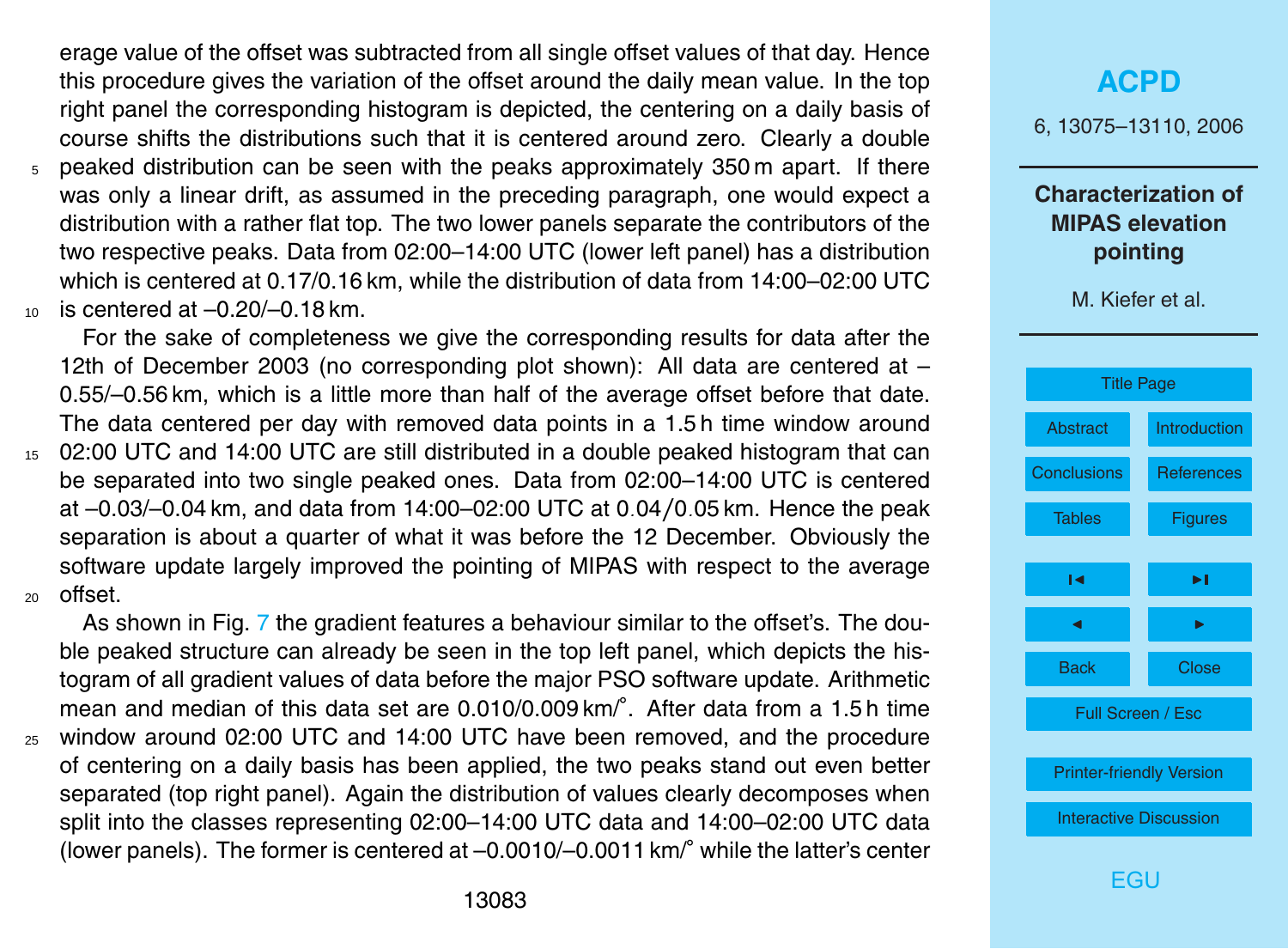<span id="page-9-0"></span>is located at 0*.*0012*/*0*.*0012 km/◦ . Again an improvement of the data taken after the 12 December 2003 (not shown as plot) can be observed, however it is much smaller than the offset's: All data is centered at 0*.*0096*/*0*.*0097 km/◦ , data from 02:00–14:00 UTC at –0.0007/–0.0006 km/◦ , and the 14:00–02:00 UTC data at 0*.*0009*/*0*.*0009 km/◦ .

5.3.2 Sucessive orbits

In Fig. [8](#page-30-0) values of ∆*h* for several subsequent orbits are shown, separated for ascending and descending parts of the respective orbits. Apart from offset, gradient, drift, and the dependence of the time slots 02:00–14:00 UTC and 14:00–02:00 UTC already discussed, there are two additional features standing out clearly. First a difference <sup>10</sup> between the course of ∆*h* between ascending and descending parts of orbits is discernible. ∆*h* of descending orbit parts quite well follows a straight line, while in descending parts it exhibits a wavy appearence. This difference between ascending and descending parts of the orbits is a common feature of all data, while the specific form of the deviation from a straight line of the descending parts is not. The reason for the 15 phenomenon is not clear yet and still under investigation.

Secondly there is an obvious persistence of fine structure in each case in curves of ascending and descending orbit parts. For the orbits shown in Fig. [8,](#page-30-0) in ∆*h* of ascending orbit parts (upper panel), there is e.g. a marked W-shaped feature between latitudes -50° and -25°, a small positive peak at about 0°, and a small negative peak at about 30◦ . In descending orbits similar features as e.g. positive peaks at −30◦ <sup>20</sup> and −5 ◦ and a negative bump around −40◦ can be seen. This persistence of fine structure in ∆*h* for subsequent orbits, bound to certain latitudes, again is a characteristic feature of the whole data set.

3.3 Correlation of LOS azimuth and ∆*h*

<sub>25</sub> In the following we propose a possible reason for the persistent fine structure and the pole-to-pole gradient in ∆*h*, based on the assumption of a roll angle of the satel-

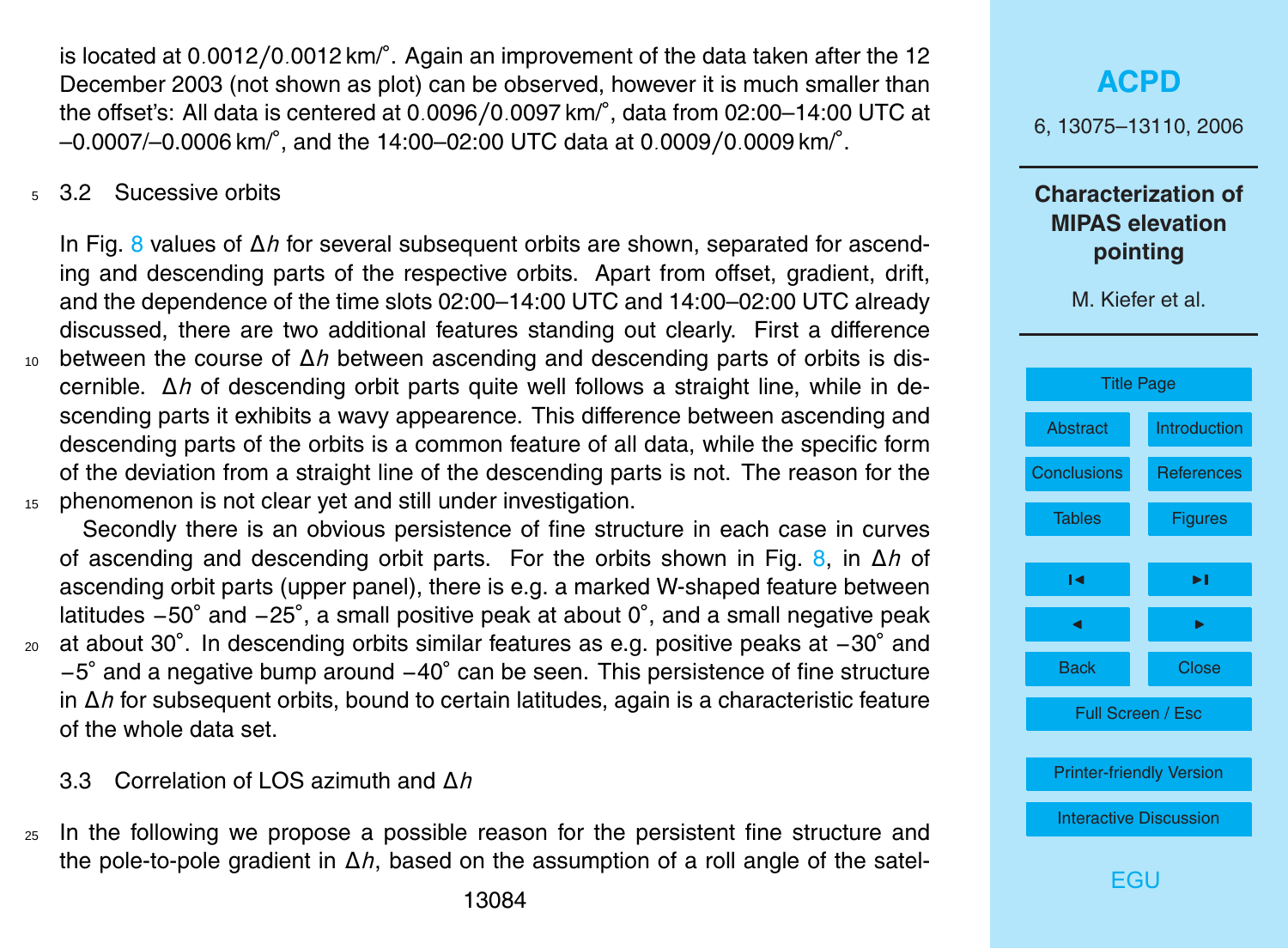lite/instrument, which is not accounted for in the data processing. As already described in Sect. [1](#page-2-0) the LOS azimuth *α* of MIPAS is changed periodically over the orbit to enhance the coverage of high latitudes. The adjustment of *α* is not done in a continuous way but rather in steps. From geometric considerations it follows that a roll angle of the system,

- <sup>5</sup> which is not accounted for, will firstly map the orbit periodic adjustment of *α* into an orbit periodic variation of ∆*h* and secondly map the azimuth steps into corresponding discontinuities in ∆*h*. It has to be noted though, that a change of satellite pitch angle which had an appropriate orbit periodic part would create a very similar behaviour in ∆*h* over latitude. Indeed there is an orbit periodic change in the pitch, but its magnitude  $10<sub>10</sub>$  is much smaller than the effect shown in Fig. [8.](#page-30-0) This will be discussed in more detail in
- Sect. [5.](#page-15-0)

Figure [9](#page-31-0) gives an overview of the quantities involved. The left column of panels shows ∆*h* (top) and LOS *α* (center) against time, and a scatter plot of both quantities (bottom). In the right column quantities derived from ∆*h* and *α* are depicted. ∆(∆*h*) is <sup>15</sup> the difference of ∆*h* of subsequent measurement geolocations/times. ∆*α* is defined in

the same manner as the difference of the LOS azimuth of subsequent times. ∆(∆*h*) (top) and ∆*α* (center) over time are shown while the bottom panel again contains the corresponding scatter plot.

∆*h* plotted against time shows the orbit periodic feature as already discussed in 20 Sect. [3.1.](#page-7-0) The LOS azimuth  $\alpha$  also shows a course periodic in time, with a period of one orbit. Maxima of *α* of approximately 110◦ correspond to maxima in ∆*h*, i.e. to measurements near the North Pole, while minima of *α* of around 75◦ belong to the southern polar region. ∆*h* and *α* seem to be linearly correlated. ∆(∆*h*) still exhibits some periodic feature but a strong noise component is visible. The course of ∆*α* over

 $25$  time shows, that the higher the corresponding latitudes are the smaller the changes in the commanded azimuth *α* become. Around the Equator, which means around *α*≈90◦ , the changes are greatest. There seems to be a good linear correlation between ∆*α* and ∆(∆*h*), too.

The roll angle *ρ* can be estimated from a linearized model of the observation geom-

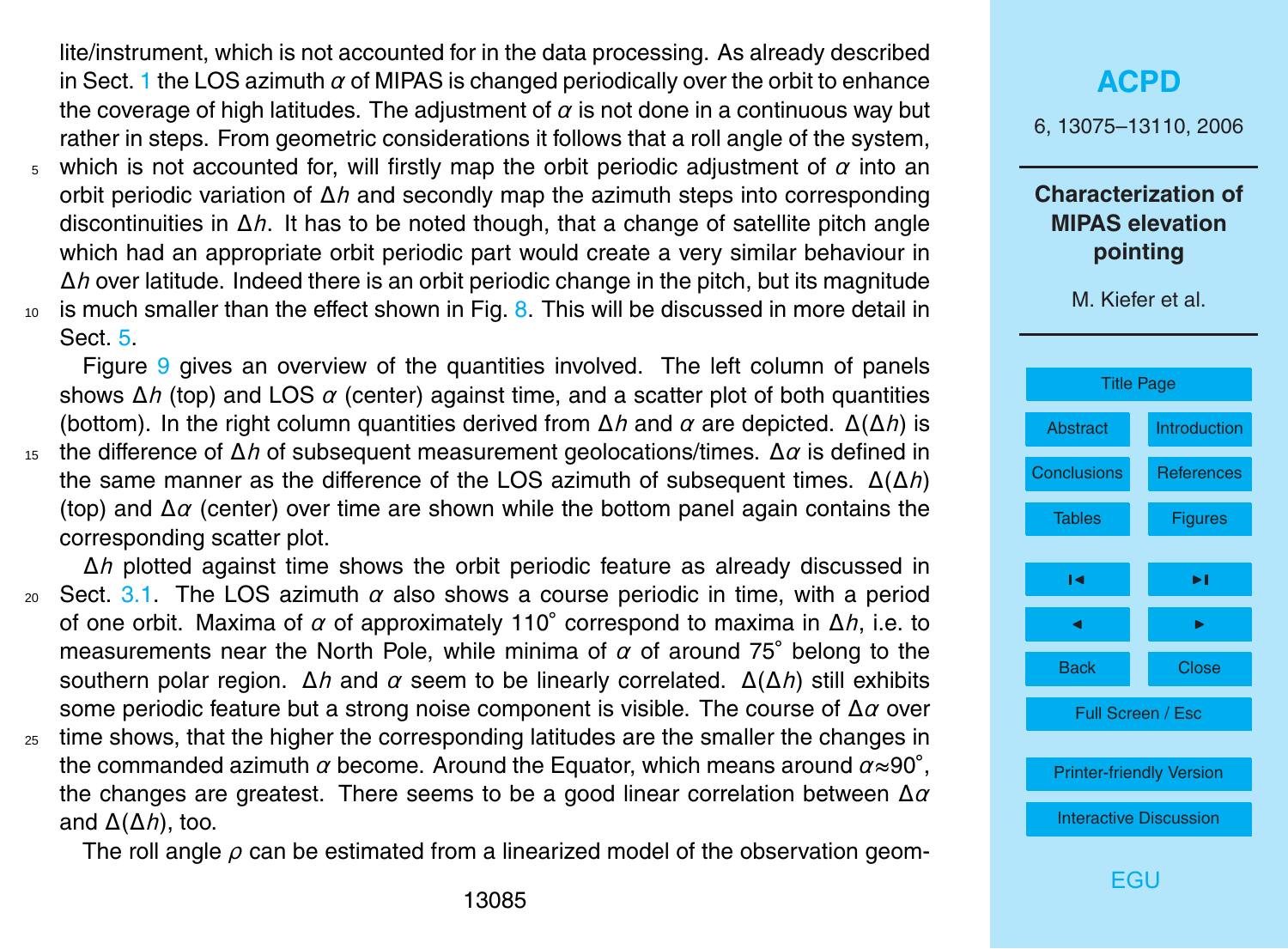<span id="page-11-0"></span>etry to be

path.

$$
\rho = \delta_{h,\alpha} \frac{1}{I_{\text{LOS}} \sin^2 e},\tag{2}
$$

where *δh,α* means either d∆*h/*d*α* or d∆(∆*h*)*/*d∆*α*, is the LOS elevation angle, and  $l_{\text{LOS}}$  means the distance between instrument and tangent point.

- The two lowermost plots of Fig. [11](#page-33-0) give values of  $\delta_{h,\alpha}$  of 0.045 km/ $^\circ$ . With  $e{\approx}116.5^\circ$ 5 and  $l_{\text{LOS}} \approx 3200$  km the roll angle for orbits 2886–2887 can be estimated to approximately 0.057◦ . From the facts that near the North Pole ∆*h* is greater than average and that there the azimuth is adjusted to have the LOS more towards the pole, we can infer that the rotation of the instrument/satellite system is counterclockwise with respect to <sup>10</sup> the flight direction. In other words, there is a tilt to the left if one looks along the flight
	- 3.4 Long term behaviour

To assess the long term trend of MIPAS pointing we again employ the quantities used in the preceding sections.

<sup>15</sup> First offset and gradient which characterize the course of ∆*h* over an entire orbit are examined. Again data from the time ranges 01:30–03:00 UTC and 13:30–15:00 UTC have been excluded. Figure [10](#page-32-0) depicts the corresponding data. The upper panel shows offset values plotted against orbit number, where every diamond represents one orbit. The thick line connecting squares is the daily average. The scatter of the  $20$  single orbit data is conspicuous, as already visible in Fig. [6.](#page-28-0) Now it is obvious that it has two main constituents: Firstly there is the scatter of data of one day which is the manifestation of the daily trend(s) in ∆*h*, and consequently in the offset, as already discussed in Sect. [3.1.](#page-7-0) Secondly there is a multitude of trends of different time scales visible, some of which are separated by jumps. A major trend is visible between orbits <sup>25</sup> 3500–8000 (begin of November 2002 through early September 2003). The daily mean

of the offset in this time span changes from −1*.*3 to −0*.*4 km which corresponds to a

**[ACPD](http://www.atmos-chem-phys-discuss.net)** 6, 13075–13110, 2006 **Characterization of MIPAS elevation pointing** M. Kiefer et al. [Title Page](#page-0-0) [Abstract](#page-1-0) [Introduction](#page-2-0) [Conclusions](#page-18-0) [References](#page-20-0) [Tables](#page-22-0) [Figures](#page-23-0)  $\sim$  J  $\sim$ **J** I I I I Back Close Full Screen / Esc [Printer-friendly Version](http://www.atmos-chem-phys-discuss.net/6/13075/2006/acpd-6-13075-2006-print.pdf) [Interactive Discussion](http://www.atmos-chem-phys-discuss.net/6/13075/2006/acpd-6-13075-2006-discussion.html)

[EGU](http://www.copernicus.org/EGU/EGU.html)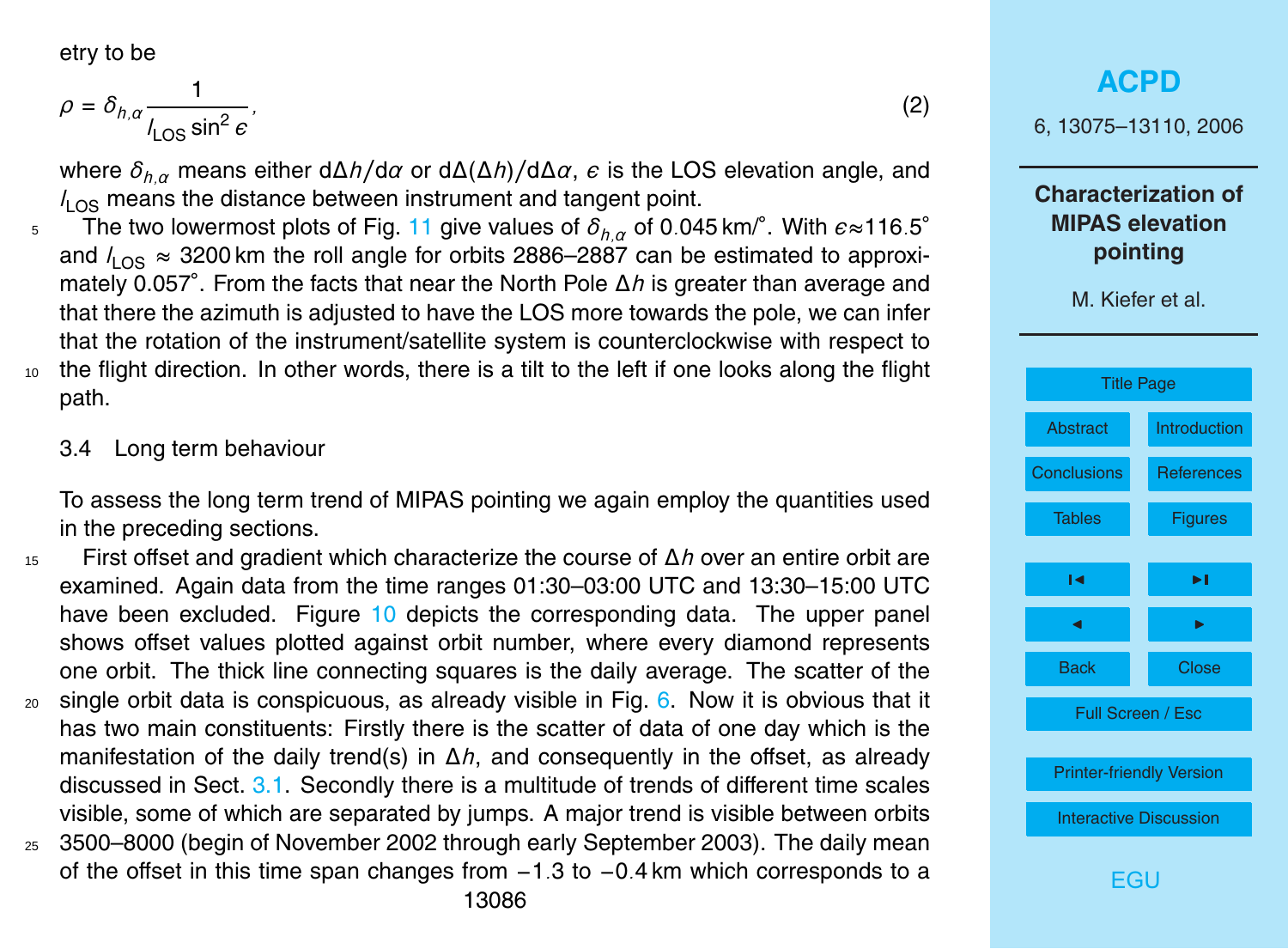<span id="page-12-0"></span>trend of 80 m/month. After a jump of offset values down to −1*.*6 km around orbit 8100 there are two time ranges with quite constant values each, namely −1*.*6 km at at orbits 8100–8500 and −1*.*1 km at orbits 8600–9200. Orbits greater than approximately 9300 (which corresponds to the date of the major software update) show significantly lower

- <sup>5</sup> scatter in daily offset values as well as a relatively stable average value. This again is a manifestation of the quality gain achieved by the PSO software update. Gradient values (lower panel of Fig. [10\)](#page-32-0) do not exhibit any clear indication of trend while the improvement in data scatter after 12 December 2003 is small. The details of this have already been discussed at Sect. [3.1.](#page-7-0)
- <sup>10</sup> The slopes of the fitted regression lines of azimuth angle and height offset are plotted over orbit number in Fig. [11.](#page-33-0) The upper panel shows the slopes of the pair ∆*h* and *α*, while in the lower slopes of the ∆(∆*h*)-∆*α* correlation is drawn. Again only data which does not fall into the two time ranges of satellite attitude parameter updates (01:30– 03:00 UTC and 13:30–15:00 UTC) have been considered. In principle, both slopes, <sup>15</sup> d∆*h/*d*α* and d∆(∆*h*)*/*d∆*α* should have equal values.

As shown in Table [1](#page-22-0) this essentially is true. However in d∆*h/*d*α* there obviously is a slight difference between data sets restricted to 02:00–14:00 UTC and to 14:00– 02:00 UTC.

As a general result we can state that, for the entire time examined here, there is  $20$  evidence for a roll angle of the MIPAS measurement geometry of about  $54\pm6$  mdeg. With respect to the direction of flight the tilt is to the left.

#### **4 MIPAS operational pointing characterisation**

As stated in Sect. [1.2,](#page-2-0) MIPAS pointing is particularly sensitive to the orientation of the satellite x- and y-axes (see Fig. [1\)](#page-23-0). The instrument, therefore, can be exploited to <sup>25</sup> determine accurate estimates of pitch and roll angles respectively. For this purpose, a dedicated measurement mode called "Line-Of-Sight Calibration Mode" was defined. In this mode the instrument is operated as a radiometer, i.e. the interferometer slides are

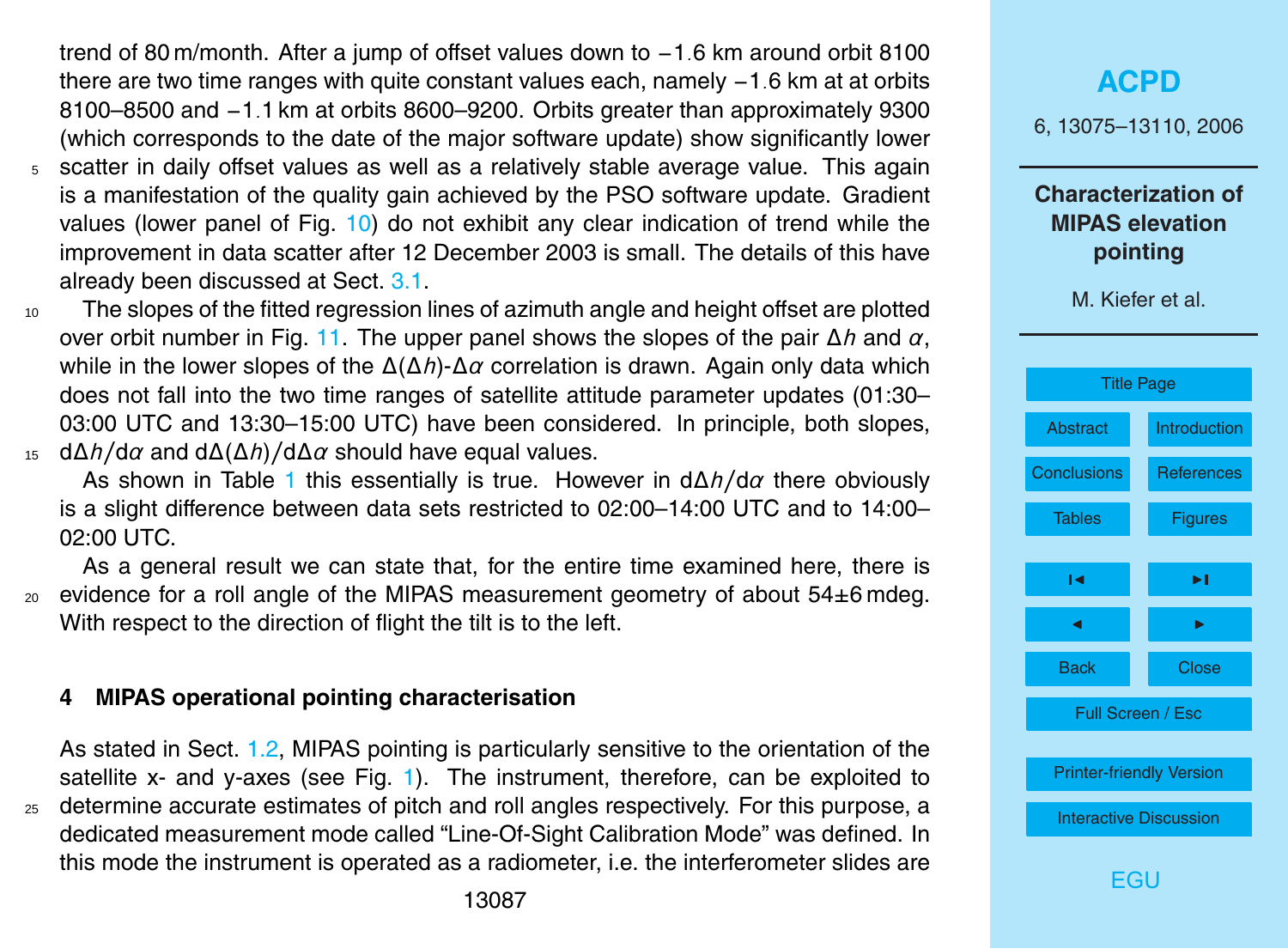<span id="page-13-0"></span>driven to their end stops and the radiance emitted by bright infrared stars crossing the IFOV is measured.

The trajectory of the stars motion inside the EFOV is dependent upon the viewing direction. While looking in the rearward direction, due to the rotational motion of <sup>5</sup> the satellite in its orbit, the stars have a trajectory approximately parallel to the nadir direction and therefore nearly perpendicular to the XY-plane. In order to acquire Line-Of-Sight (LOS) measurements in the rearward looking geometry, the IFOV is placed at a fixed elevation, near an approaching star and held up until the star has completely crossed the IFOV. The difference between the measured star crossing time and the <sup>10</sup> expected crossing time is directly related to MIPAS mispointing caused by an error in the pitch angle.

When the instrument looks sideways, the star trajectories parallel to the nadir direction are seen as circular arcs within the EFOV. In this geometry, the IFOV is moved upwards at a pseudo-constant rate in elevation while scanning also in azimuth in or-

<sup>15</sup> der to keep the star azimuth-centred within the IFOV. Differences between actual and predicted star crossing times are again linked to the instrument pointing. Sideways measurements are particularly sensitive to mispointing due to the roll angle of the instrument.

The accuracy of the pointing measurements is strictly related to the accuracy <sup>20</sup> achieved in the determination of the time at which a given star crosses the IFOV. In order to locate the star signal with a good accuracy, the signal-to-noise ratio of the measured radiance has to be increased by scanning repeatedly the same star several times and averaging the measured signals. Actually this operation is possible because MIPAS is capable of observing the same star for time intervals 40 s long (in the rear-<sup>25</sup> ward direction). Therefore, since the nominal star crossing time is approximately 4

seconds, the same star can be observed up to ten times in succession.

During the measurements, the signal is acquired only from channels D1 and D2 [\(Endemann,](#page-20-0) [1999\)](#page-20-0) and processed on-ground using detailed information concerning satellite orbit and platform attitude. Pointing errors are determined by fitting the mea-

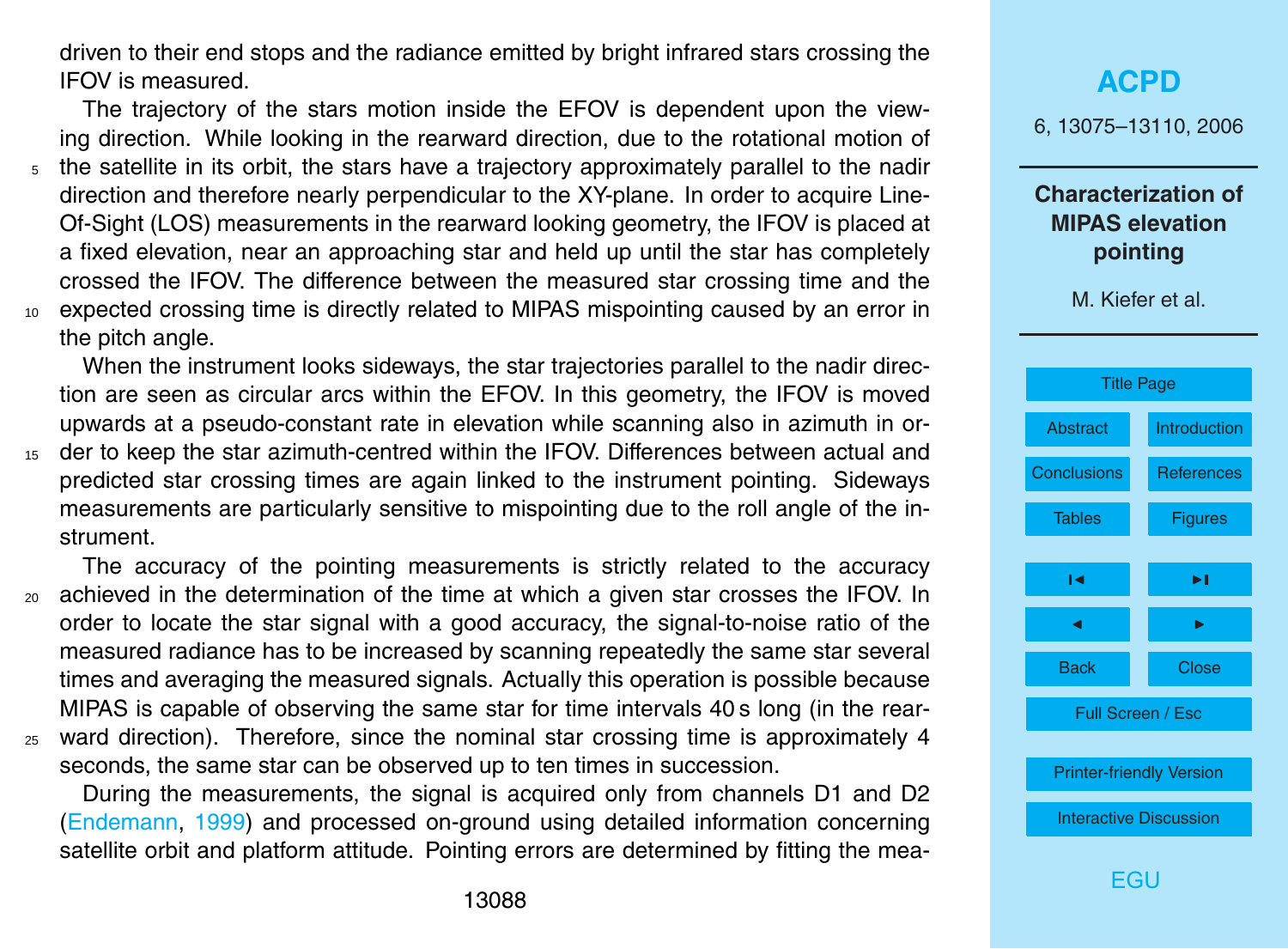surements with a six-parameters model that includes a bias and a sine variation of the pitch and roll error on the platform attitude as a function of the position along the orbit.

LOS measurements cover 2 subsequent orbits and about 60–80 star crossings are observed. The measurements are performed on a weekly basis and processed bi-

- <sup>5</sup> weekly. This plan allows a proper monitoring of the pointing stability and guarantees the availability of pointing data in case of missing products (unavailability of products containing LOS measurements may be caused by instrument unavailability, failure in commands execution, data transfer problems, failure in data processing, etc.). The baseline for LOS calibration foresees that the absolute bias is compared with the last
- <sup>10</sup> value disseminated in the ground segment, then a new LOS calibration Auxiliary Data File (ADF) is disseminated only if the absolute difference between the two biases is larger than 8 mdeg (corresponding to about 450 m in tangent height). The disseminated ADF contains pointing error knowledge to be used within L1b data processing to correct pointing during computation of the engineering tangent altitudes.
- <sup>15</sup> At the beginning of MIPAS mission, only LOS star measurements from detector D1 were analysed because this detector was less noisy than detector D2. However, starting from September 2003 the noise of channel D1 increased significantly (without impact on science data because this is a low frequency noise) and star signals were no longer visible. Detector D2 is currently used as backup, however, compared to the
- <sup>20</sup> beginning of the mission, fewer stars are observed with good signal-to-noise ratio. To overcome this problem a new commanding scenario has been implemented in November 2004 in order to double the number of observable crossings per star and hence reduce the noise, but no evident improvements have been observed in the noise reduction. Due to the low signal-to-noise ratio of the LOS measurements, it is now hard to
- <sup>25</sup> determine accurately the orbital variation of MIPAS mispointing. Therefore, the above mentioned fitting procedure is presently asked to extract only the bias of pointing errors. In winter 2004, while investigations on the interferometer mirror drive anomaly were on-going and atmospheric measurements were not possible, the instrument has been exploited to perform an extensive set of LOS measurements. MIPAS LOS data have

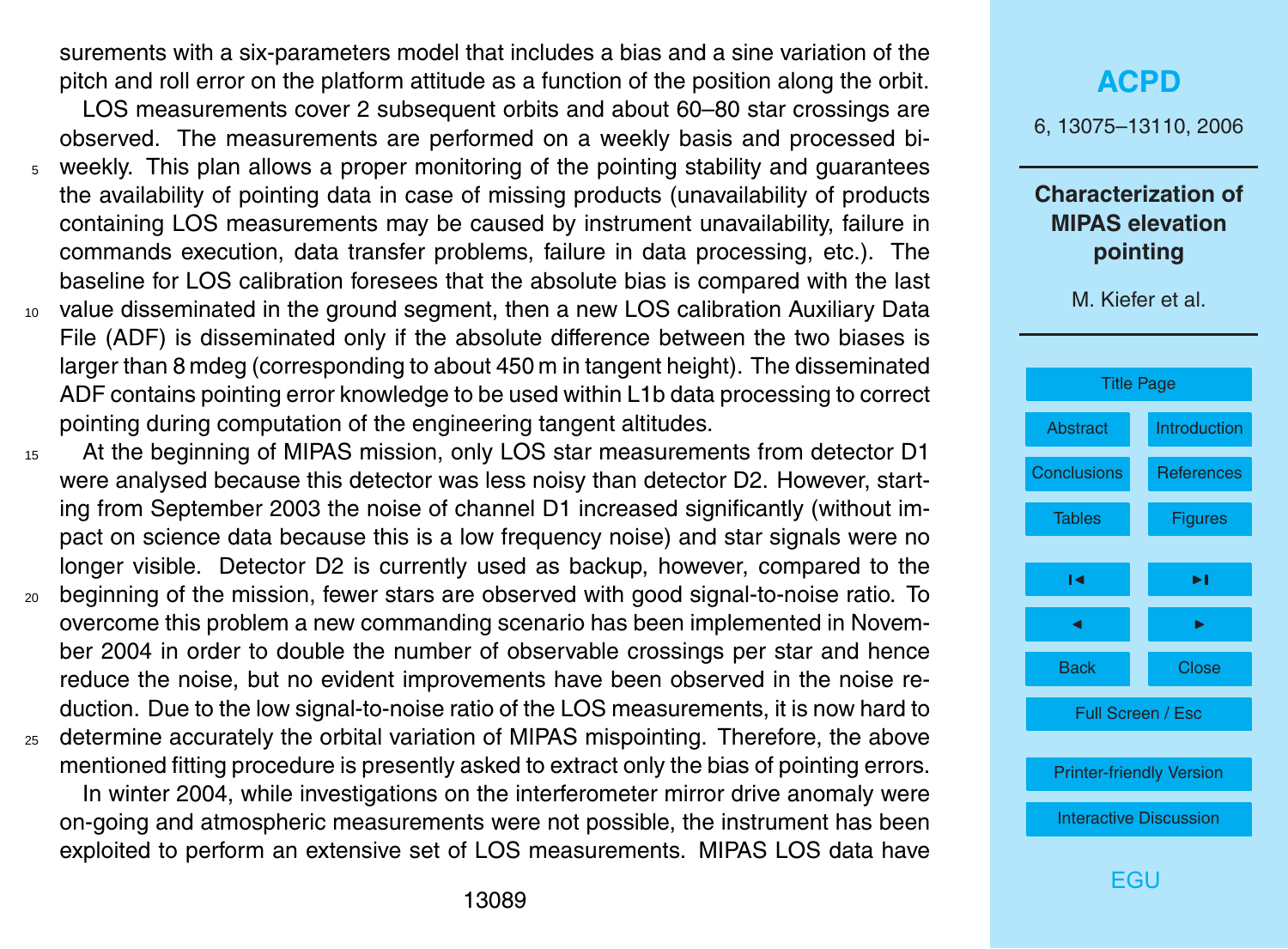<span id="page-15-0"></span>been inter-compared with restituted attitude information from the Envisat star trackers, in preparation for future operational use of restituted attitude in off-line processing. Apart from a pitch bias of 24 mdeg, results from the MIPAS LOS campaign agree with star tracker information. Investigations are currently ongoing to find the cause of the <sup>5</sup> observed pitch bias. Moreover, since November 2004, sideways measurements have

- been interrupted because the related processed data were not reliable. The prototype software for LOS processing is suspected to be the responsible for the degradation of the sideways LOS measurements, however investigations on this regard are still in progress.
- <sup>10</sup> In Fig. [12](#page-34-0) we report the long term trend of MIPAS mispointing determined during the operational LOS characterization. The figure shows the absolute pointing bias as a function of the orbit number, in the time period from August 2002 to April 2005. Each point is obtained by averaging the values of the pointing error obtained from LOS calibration measurements collected during two full orbits. The conversion of the pointing
- <sup>15</sup> error from angle (radiants) to tangent altitude (km) was obtained simply multiplying the angles by 3200 km, the average distance between the satellite and the tangent point of typical limb measurements. The pronounced variation of the pointing bias at the beginning of the mission was not related to the MIPAS instrument itself, but to an anomalous behaviour of the attitude of the entire ENVISAT satellite. This anomaly was the result
- <sup>20</sup> of the erroneous response of the PSO software to the orbit control information. In fact, after the update of the PSO software, implemented on 12 December 2003 (orbit 9321), the amplitude of the variations of the pointing bias was drastically reduced.

### **5 Results of other instruments or characterization methods**

### 5.1 MIPAS

<sub>25</sub> [T](#page-20-0)here is an ESA technical note on the ENVISAT Restituted Pitch Assessment [\(Saave](#page-20-0)[dra et al.,](#page-20-0) [2005\)](#page-20-0) which deals with dedicated LOS calibration measurements of the

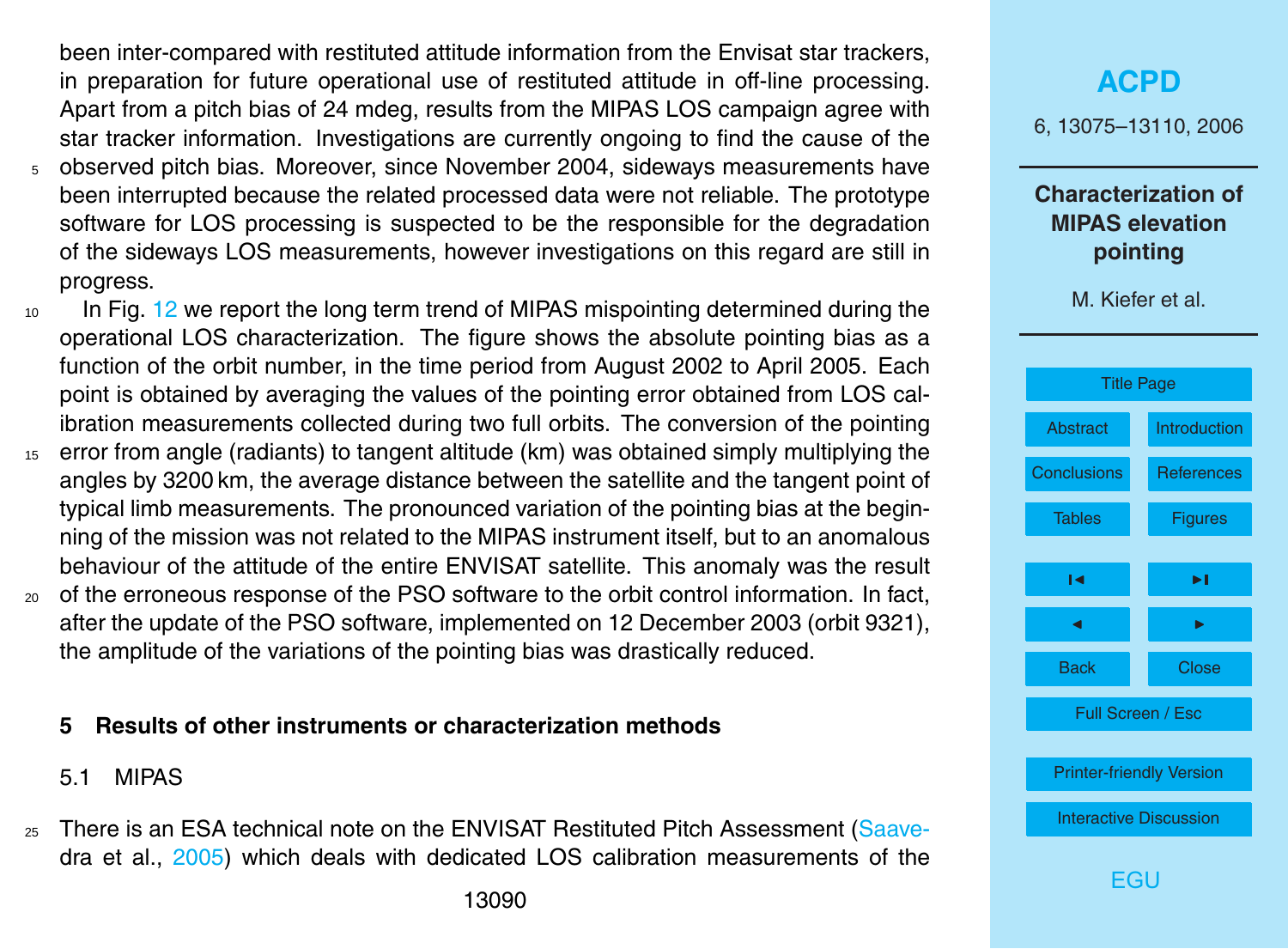<span id="page-16-0"></span>limb-viewing instruments onboard ENVISAT to obtain a characterization of the platform's pitch. Several results presented in the report can be directly compared to those of Sects. [2–](#page-5-0)[3,](#page-6-0) although the data of [Saavedra et al.](#page-20-0) [\(2005\)](#page-20-0) is based on special MIPAS LOS calibration orbits (see preceding section).

- $5$  The results with respect to the long term behaviour are discussed above in Sect. [4.](#page-12-0) As a further result there is found an indication for an orbit periodic pitch variation with an amplitude of about 3–4 mdeg. The pitch variation would have an orbit periodic effect in ∆*h* of 170–220 m amplitude, i.e. much less than what is presented in Sect. [3.3.](#page-9-0) No roll angle effects are considered by [Saavedra et al.](#page-20-0) [\(2005\)](#page-20-0).
- <sup>10</sup> At the 8th meeting of the MIPAS quality working group in September 2005, Anu Dudhia of Oxford University has reported about retrieval results of MIPAS observations in the aircraft emission mode. This is a special mode where MIPAS is looking sideways, the respective measurements have been taken with azimuth angles of *α*=160◦ and *α*=190◦ . Anu Dudhia stated that the engineering altitudes reported in the L1b data <sup>15</sup> are about 5 km too low. This is in rough agreement with our results, both in sign and
- magnitude, since for *α*=180◦ we get ∆*h*=3 km for a roll angle of 54 mdeg.

#### 5.2 GOMOS

[Saavedra et al.](#page-20-0) [\(2005\)](#page-20-0) show analyses of GOMOS mispointing which hint to a orbitperiodic variation of amplitude in the order of some mdeg. This in accordance with  $_{20}$  MIPAS results, see Sect.  $5.1$ .

Further there might be an indication of an uncorrected roll angle. This can be inferred from their Fig. 2-1, where GOMOS elevation mispointing is plotted over azimuth angle. The elevation mispointing clearly decreases from around zero at zero azimuth to −20 mdeg at 80◦ azimuth. Extrapolation to 90◦ would give a value of about −25 mdeg  $25$  which corresponds to a tangent altitude offset of 1.4 km. It has to be noted though, that the course of the dependence of elevation mispointing on azimuth angle does not fit to what would be expected from a roll angle problem. Further investigations on this problem are necessary.

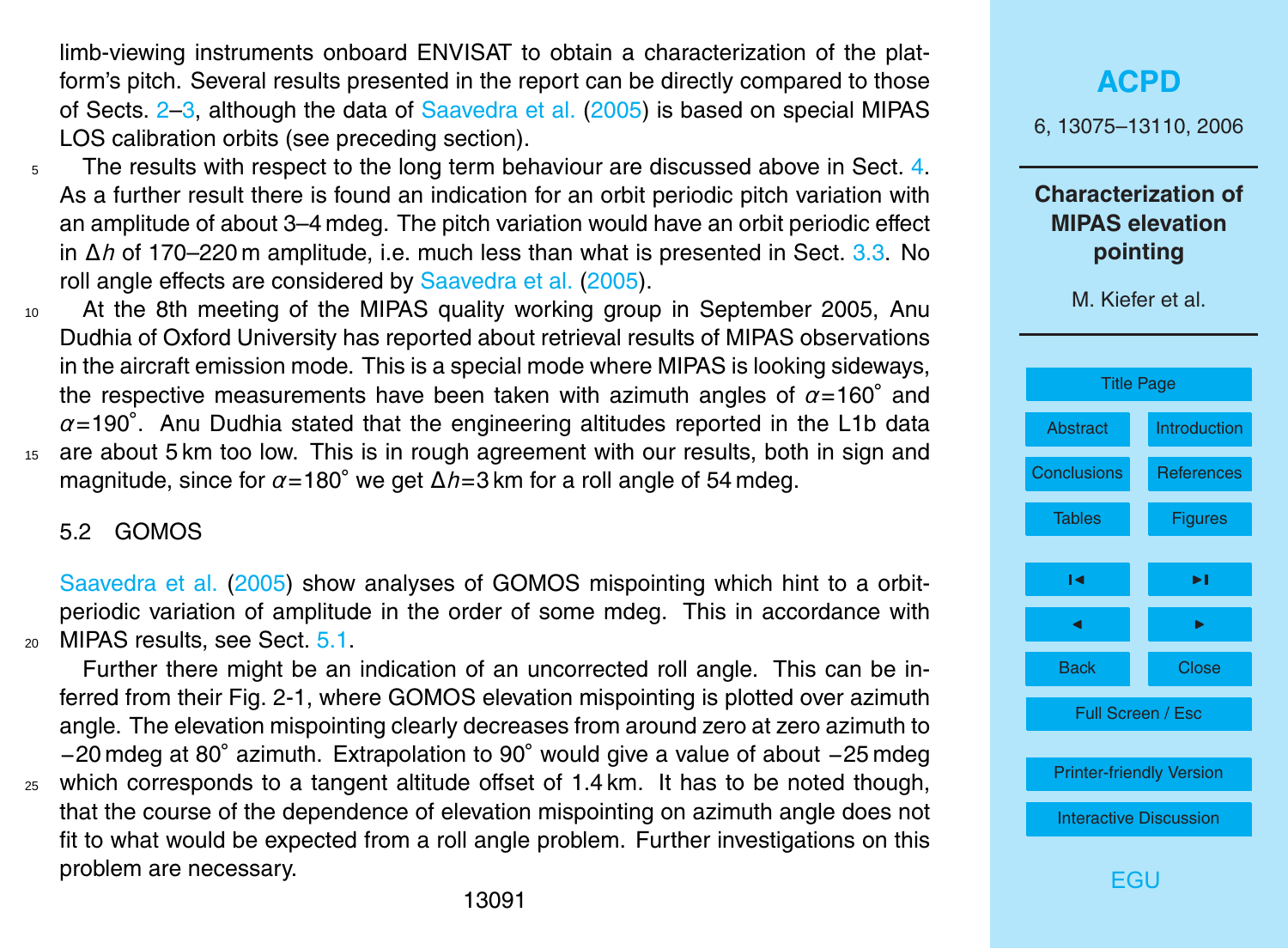#### <span id="page-17-0"></span>5.3 SCIAMACHY

A spatial and temporal characterization of SCIAMACHY limb pointing errors is presented by [von Savigny et al.](#page-21-0) [\(2005\)](#page-21-0). A specific feature of the height profile of  $O<sub>3</sub>$ radiation in the UV is employed to gain information about the true tangent altitudes.

<sup>5</sup> Since the method relies on horizontally homogeneous atmospheres, the results are valid only in a latitude band of ±20° around the equator. The differences of engineering tangent altitudes and retrieved tangent altitudes are averaged over orbits only for these equatorial geolocations. The resulting quantity is called offset. The time span covered is July 2002 through February 2005 with a data gap of 3.5 months in the summer of 10 2003.

The main results are, that there is a mean offset, a drift, a seasonal variation, and an occurence of two daily jumps. The characteristics of the respective phenomena are different before and after the major update of the PSO-algorithm software on 12 December 2003. While the drift, the amplitude of the seasonal variation, and the mag-<sup>15</sup> nitude of the 14:00 UTC jump are lower after the software update, the average offset increases as well as the magnitude of the 02:00 UTC jump.

To compare the offset results presented in [von Savigny et al.](#page-21-0) [\(2005\)](#page-21-0) with ∆*h*, it is important to note that SCIAMACHY is looking forward with respect to the MIPAS flight path. The definition of the height difference as above gives a reversal of sign compared <sup>20</sup> to our definition. The impact of the two combined facts is that the SCIAMACHY results should be directly comparable to the data presented here, given that both instrument's main source for mispointing is the attitude error of the platform.

The constant offset component seen with SCIAMACHY is 500 m before and 1 km after 12 December 2003. The sign of the change seems to be compatible with our <sup>25</sup> results while, due to the drift and jump features discussed in Sect. [3.4](#page-11-0) there is no meaningful average value of the data before the date of the PSO software update. In our data we do not find an indication of a seasonal variation. As already discussed we find a trend of roughly 80 m/month between orbits 3500 and 8000. This corresponds at

# **[ACPD](http://www.atmos-chem-phys-discuss.net)** 6, 13075–13110, 2006 **Characterization of MIPAS elevation pointing** M. Kiefer et al. [Title Page](#page-0-0) [Abstract](#page-1-0) [Introduction](#page-2-0) [Conclusions](#page-18-0) [References](#page-20-0) [Tables](#page-22-0) [Figures](#page-23-0)  $\sim$  J  $\sim$ **J** I I I I Back Close Full Screen / Esc [Printer-friendly Version](http://www.atmos-chem-phys-discuss.net/6/13075/2006/acpd-6-13075-2006-print.pdf) [Interactive Discussion](http://www.atmos-chem-phys-discuss.net/6/13075/2006/acpd-6-13075-2006-discussion.html) [EGU](http://www.copernicus.org/EGU/EGU.html)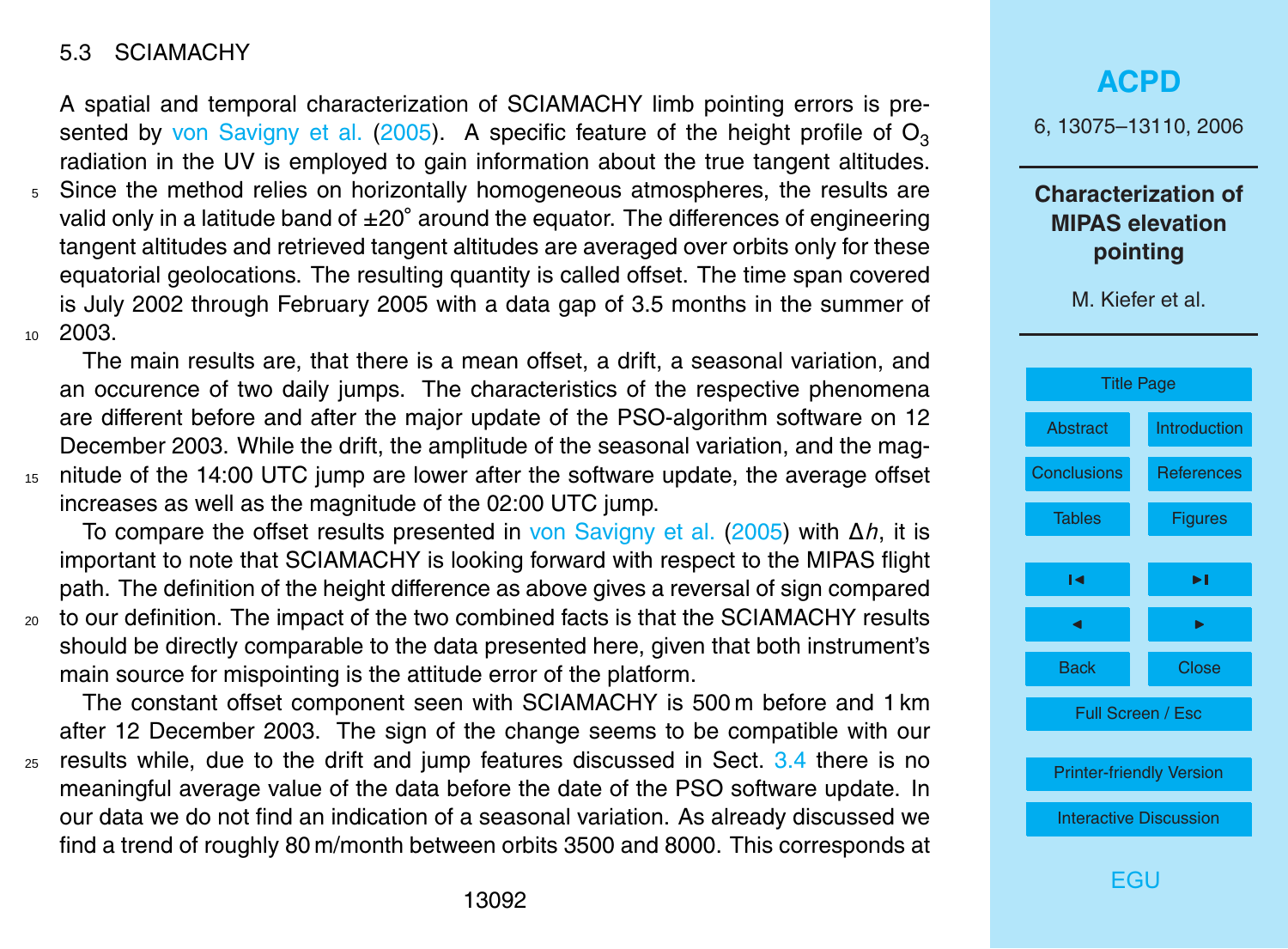<span id="page-18-0"></span>least in sign to 30 m/month reported for the SCIAMACHY data of the time before 12th of December 2003. As [von Savigny et al.](#page-21-0) [\(2005\)](#page-21-0) we see that the jump at 14:00 UTC nearly vanishes after this date, however our data basis is not sufficient to either confirm or deny their statement that the 02:00 UTC jump has become worse.

#### <sup>5</sup> **6 Summary and conclusions**

We have presented a characterization of MIPAS pointing elevation for two quantities which, on different stages of the data processing, represent the knowledge of the tangent altitudes. The results of the operation LOS calibration measurements based on star tracking are discussed in Sect. [4,](#page-12-0) while in Sects. [2–](#page-5-0)[3](#page-6-0) results of a LOS retrieval are <sup>10</sup> presented.

We have examined several aspects of the mispointing which is gained as retrieval result from the L1b data. First there is a height dependence of the differences between retrieved tangent altitudes and engineering tangent altitudes. However this height dependence is very systematic and quite stable over a time span of almost two years.

- <sup>15</sup> Further it is compatible with the estimates of systematic errors which are to be expected for the LOS retrieval [\(von Clarmann et al.,](#page-21-0) [2003\)](#page-21-0). We take the well defined shape of the height dependence as justification to regard one single value, namely the average of the differences, as a representative quantity for the mispointing at a given geolocation.
- <sup>20</sup> Before 12 December 2003 jumps, which occur twice a day, are a regular feature of time series of the mispointing. The first jump at around 02:00 UTC usually is small while the second one at around 14:00 UTC is conspicuous and can reach values of 2 km. Most quantities which characterize the mispointing show a clear dependence on whether they are calculated in the interval 02:00–14:00 UTC or 14:00–02:00 UTC. The
- <sup>25</sup> cause for the jumps has been identified by ESA to be the erroneous response of the PSO software to the orbit control information uploaded twice a day. After an update of the PSO software on 12 December 2003 at least the size of the jump at 14:00 UTC is

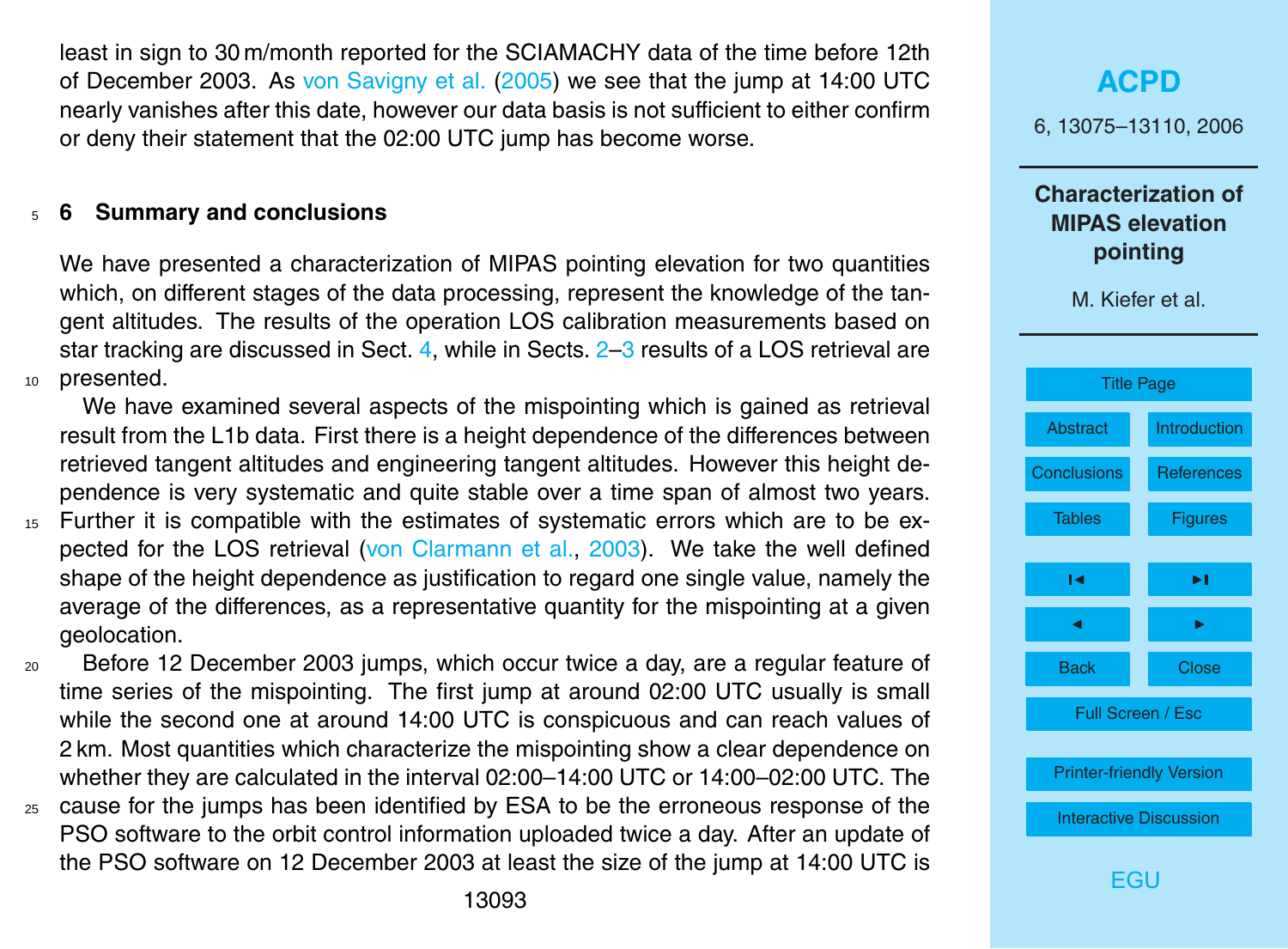<span id="page-19-0"></span>much reduced. Our finding is confirmed by [von Savigny et al.](#page-21-0) [\(2005\)](#page-21-0), who additionally state that the size of the 02:00 UTC jump has increased after the respective software update.

The result that there is a strong depence on latitude of the mispointing, together with <sup>5</sup> the observation that there are common small scale features in successive orbits, leads us to suggest that there is a roll angle in the platform/instrument system which currently is not accounted for. A roll angle of 54±6 mdeg, corresponding to a tilt to the left, referring to the flight direction, would explain a bigger part of the latitudinal behaviour of the mispointing. An explanation of the latitude dependence based on an orbit periodic <sup>10</sup> pitch variation alone can be ruled out, since the operational LOS calibration for MIPAS and GOMOS gives values for this effect, which are an order of magnitude below what we actually find. However the particular course of the mispointing on descending orbit

parts remains to be explained. For examination of the longterm behaviour we took the retrieval results as well as <sup>15</sup> dedicated LOS calibration measurements. Although the results can not be compared directly, because the LOS calibration measurements give absolute pointing deviations, while the engineering altitudes already contain corrections for mispointing gained by the LOS calibration, it is interesting to see, that some features are well visible in both data sets. This is depicted in Fig. [13](#page-35-0) which shows data from the jump in mispointing <sup>20</sup> around orbit 8100 until the end of March 2004 (major MIPAS failure) and includes the date of the PSO software update on 12 December 2003. Apart from the fact that the absolute mispointing has shifted up by 1.1 km the overall runs of the two datat sets do match quite well.

Finally it has to be noted that it is impossible to give a general and simple correction <sup>25</sup> scheme for the engineering tangent altitudes. Although some of the systematic deviations could be reduced, e.g. the impact of the roll angle, many others, less well defined ones, can not.

From this it follows, that comparison and validation work which uses MIPAS data should be based only on the tangent pressure values delivered with the ESA L2 prod-

# **[ACPD](http://www.atmos-chem-phys-discuss.net)** 6, 13075–13110, 2006 **Characterization of MIPAS elevation pointing** M. Kiefer et al. [Title Page](#page-0-0) [Abstract](#page-1-0) [Introduction](#page-2-0) [Conclusions](#page-18-0) [References](#page-20-0) [Tables](#page-22-0) [Figures](#page-23-0)  $\sim$  J  $\sim$ **J** I I I I Back Close Full Screen / Esc [Printer-friendly Version](http://www.atmos-chem-phys-discuss.net/6/13075/2006/acpd-6-13075-2006-print.pdf) [Interactive Discussion](http://www.atmos-chem-phys-discuss.net/6/13075/2006/acpd-6-13075-2006-discussion.html) [EGU](http://www.copernicus.org/EGU/EGU.html)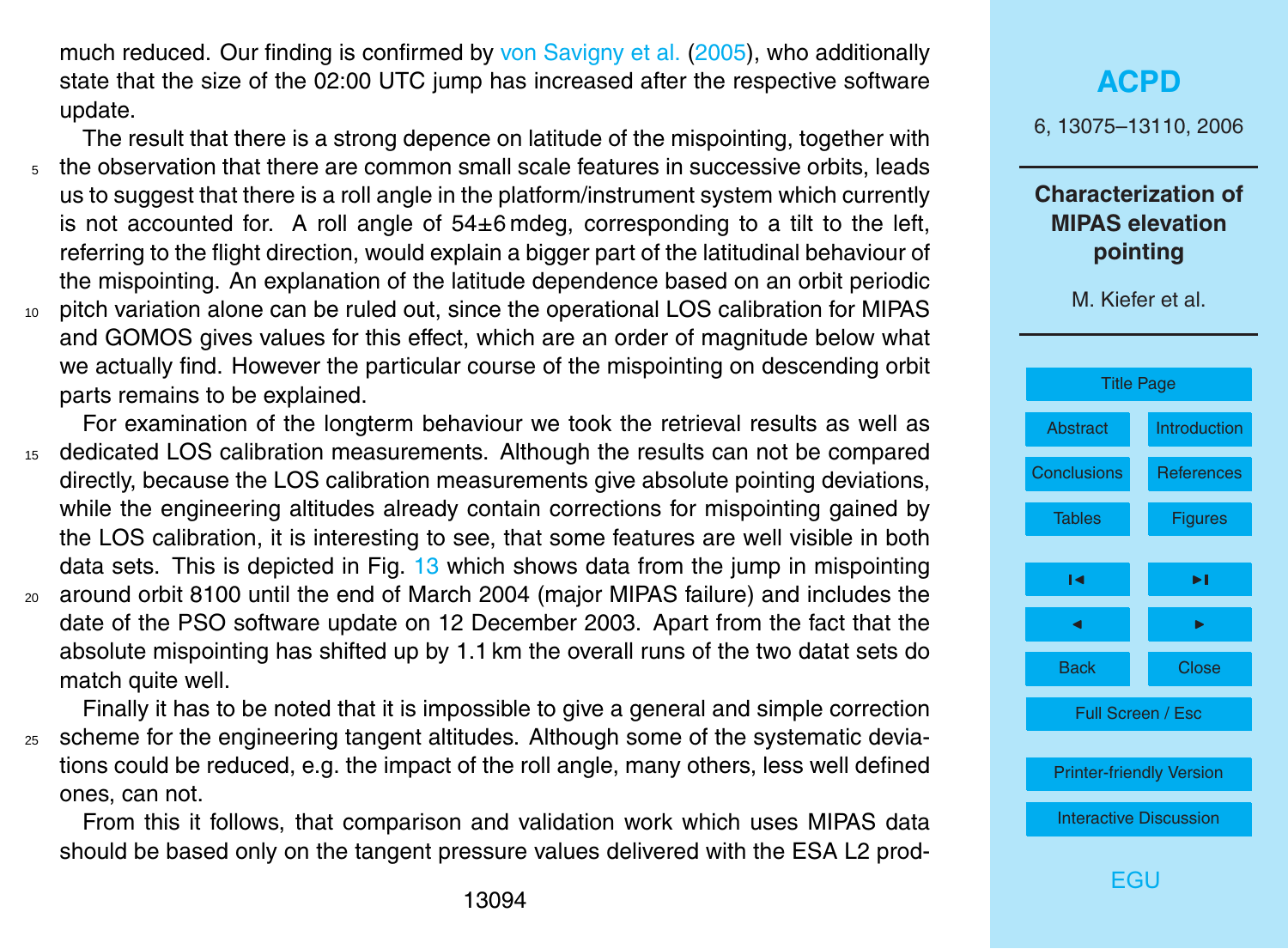<span id="page-20-0"></span>ucts, and avoid tangent altitudes as reference. To avoid confusion: L2 data products generated with the IMK processor are not affected by the detected pointing fluctuations because the retrieved pointing information is used.

*Acknowledgements.* F. Niro (Serco), and R. Koopman (ESA/ESRIN) have provided data and <sup>5</sup> documents.

#### **References**

- Bertaux, J. L., Hauchecorne, A., Dalaudier, F., Cot, C., Kyrölä, E., Fussen, D., Tamminen, J., Leppelmeier, G. W., Sofieva, V., Hassinen, S., Fanton d'Andon, O., Barrot, G., Mangin, A., Theodore, B., Guirlet, M., Korablev, O., Snoeij, P., Koopman, R., and Fraisse, R.: First results ´ <sup>10</sup> on GOMOS/ENVISAT, Adv. Space Res., 33, 1029–1035, 2004. [13077](#page-2-0)
	- Bovensmann, H., Burrows, J. P., Buchwitz, M., Frerick, J., Noël, S., Rozanov, V. V., Chance, K. V., and Goede, A. P. H.: SCIAMACHY: Mission objectives and measurement modes, J. Atmos. Sci., 56, 127–150, 1999. [13077](#page-2-0)

Endemann, M.: MIPAS Instrument Concept and Performance, in Proceedings of European <sup>15</sup> Symposium on Atmospheric Measurements from Space, Noordwijk, Netherlands, 18–22

January, vol. WPP-161, pp. 29–43, European Space Agency, ESTEC, Noordwijk, The Netherlands, 1999. [13088](#page-13-0)

Fischer, H. and Oelhaf, H.: Remote sensing of vertical profiles of atmospheric trace constituents with MIPAS limb-emission spectrometers, Appl. Opt., 35, 2787–2796, 1996. [13077](#page-2-0)

- <sup>20</sup> Kyrol ¨ a, E., Tamminen, J., Leppelmeier, G. W., Sofieva, V., Hassinen, S., Bertaux, J. L., ¨ Hauchecorne, A., Dalaudier, F., Cot, C., Korablev, O., Fanton d'Andon, O., Barrot, G., Mangin, A., Théodore, B., Guirlet, M., Etanchaud, F., Snoeii, P., Koopman, R., Saavedra. L.. Fraisse, R., Fussen, D., and Vanhellemont, F.: GOMOS on Envisat: an overview, Adv. Space Res., 33, 1020–1028, 2004. [13077](#page-2-0)
- <sup>25</sup> Ridolfi, M., Carli, B., Carlotti, M., von Clarmann, T., Dinelli, B., Dudhia, A., Flaud, J.-M., Hopfner, ¨ M., Morris, P. E., Raspollini, P., Stiller, G., and Wells, R. J.: Optimized Forward and Retrieval Scheme for MIPAS Near-Real-Time Data Processing, Appl. Opt., 39, 1323–1340, 2000. [13077,](#page-2-0) [13079](#page-4-0)

Saavedra, L., Mantovani, R., and Dehn, A.: ENVISAT Restituted Pitch Assessment, Technical <sup>30</sup> Note ENVI-SPPA-EOPG-TN-05-0011, ESA, 2005. [13090,](#page-15-0) [13091](#page-16-0)

**[ACPD](http://www.atmos-chem-phys-discuss.net)** 6, 13075–13110, 2006 **Characterization of MIPAS elevation pointing** M. Kiefer et al. [Title Page](#page-0-0) [Abstract](#page-1-0) [Introduction](#page-2-0) [Conclusions](#page-18-0) References [Tables](#page-22-0) **[Figures](#page-23-0)**  $\sim$  J  $\sim$ **J** I I I I Back Close Full Screen / Esc

[Printer-friendly Version](http://www.atmos-chem-phys-discuss.net/6/13075/2006/acpd-6-13075-2006-print.pdf)

[Interactive Discussion](http://www.atmos-chem-phys-discuss.net/6/13075/2006/acpd-6-13075-2006-discussion.html)

[EGU](http://www.copernicus.org/EGU/EGU.html)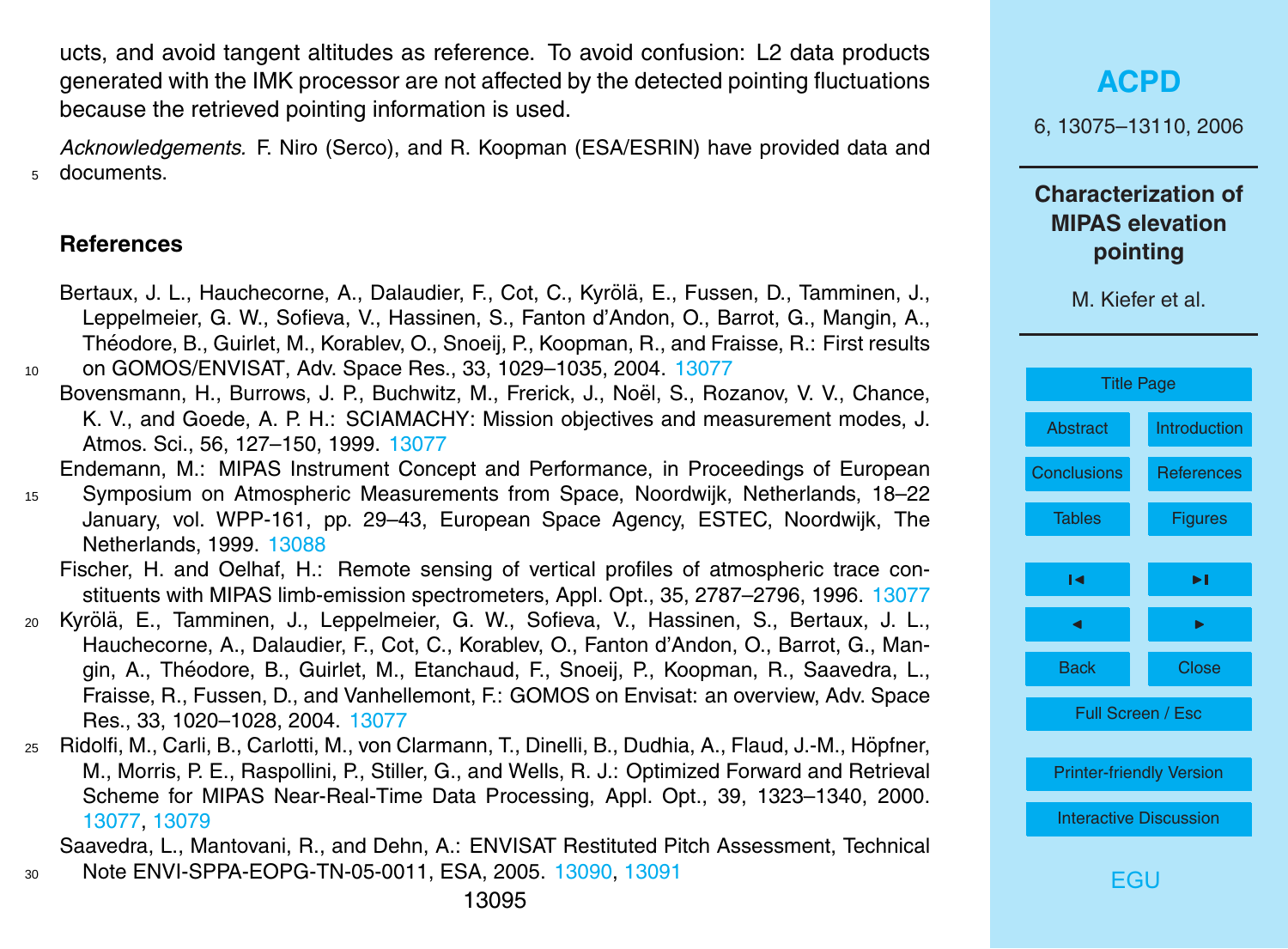- <span id="page-21-0"></span>von Clarmann, T., Glatthor, N., Grabowski, U., Höpfner, M., Kellmann, S., Kiefer, M., Linden, A., Mengistu Tsidu, G., Milz, M., Steck, T., Stiller, G. P., Wang, D. Y., Fischer, H., Funke, B., Gil-López, S., and López-Puertas, M.: Retrieval of temperature and tangent altitude pointing from limb emission spectra recorded from space by the Michelson Interferometer for Passive <sup>5</sup> Atmospheric Sounding (MIPAS), J. Geophys. Res., 108, 2003. [13077,](#page-2-0) [13078,](#page-3-0) [13093](#page-18-0)
	- von Savigny, C., Kaiser, J. W., Bovensmann, H., Burrows, J. P., McDonald, I. S., and Leblanc, T.: Spatial and temporal characterization of SCIAMACHY limb pointing errors during the first three years of the misson, Atmos. Chem. Phys., 5, 2593–2602, 2005, [http://www.atmos-chem-phys.net/5/2593/2005/.](http://www.atmos-chem-phys.net/5/2593/2005/) [13092,](#page-17-0) [13093,](#page-18-0) [13094](#page-19-0)

### **[ACPD](http://www.atmos-chem-phys-discuss.net)**

6, 13075–13110, 2006

#### **Characterization of MIPAS elevation pointing**

M. Kiefer et al.

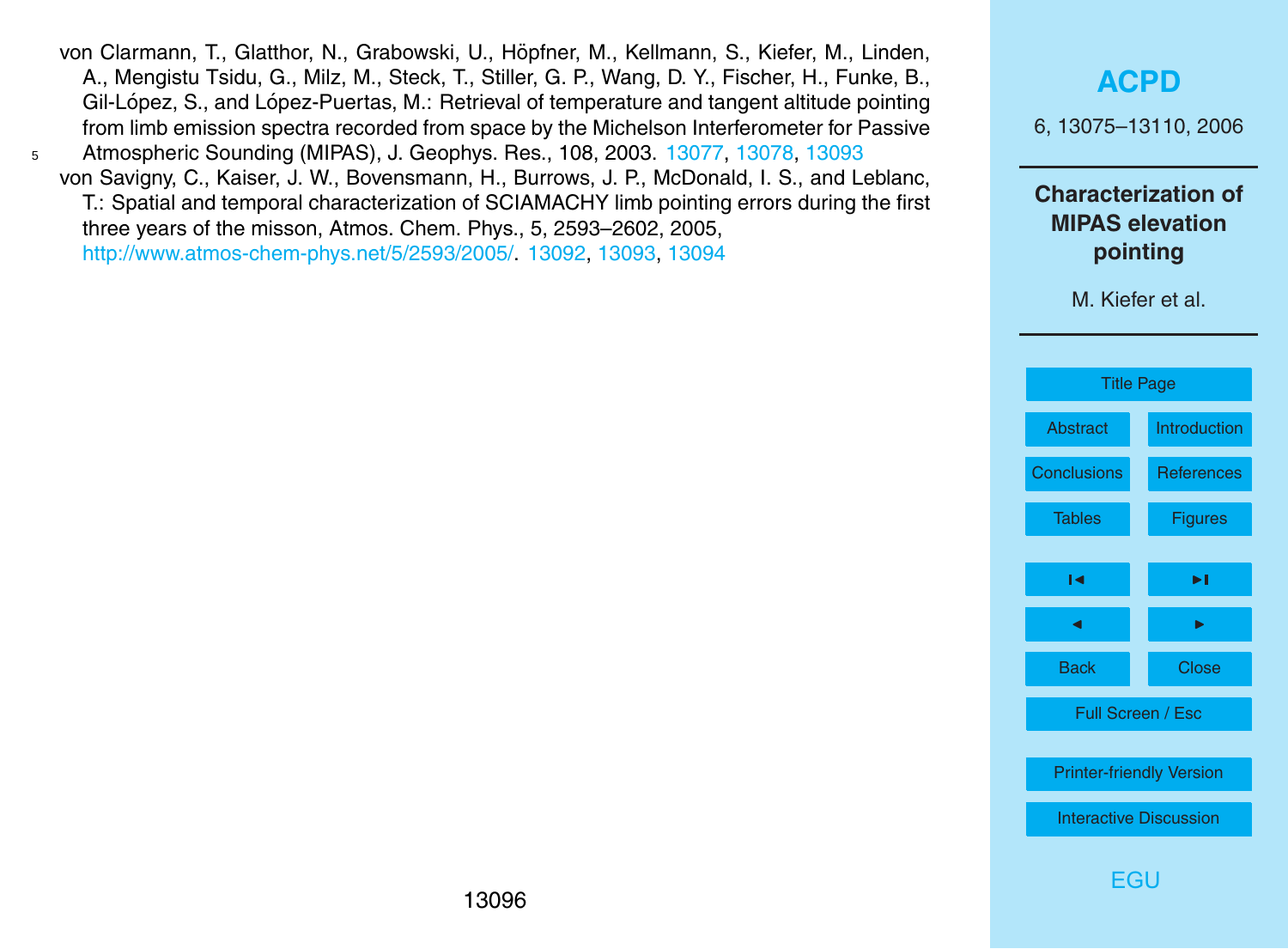### **[ACPD](http://www.atmos-chem-phys-discuss.net)**

6, 13075–13110, 2006

### **Characterization of MIPAS elevation pointing**

M. Kiefer et al.

| <b>Title Page</b>               |                   |  |  |  |
|---------------------------------|-------------------|--|--|--|
| Abstract                        | Introduction      |  |  |  |
| <b>Conclusions</b>              | <b>References</b> |  |  |  |
| <b>Tables</b>                   | <b>Figures</b>    |  |  |  |
| ы                               | ы                 |  |  |  |
|                                 |                   |  |  |  |
| ◢                               | ь                 |  |  |  |
| <b>Back</b>                     | Close             |  |  |  |
| Full Screen / Esc               |                   |  |  |  |
|                                 |                   |  |  |  |
| <b>Printer-friendly Version</b> |                   |  |  |  |
| <b>Interactive Discussion</b>   |                   |  |  |  |
|                                 |                   |  |  |  |

[EGU](http://www.copernicus.org/EGU/EGU.html)

<span id="page-22-0"></span>**Table 1.** Statistics of slopes of fitted lines.

| Statistics of $d\Delta h/d\alpha$               |                       |                  |                         |
|-------------------------------------------------|-----------------------|------------------|-------------------------|
| time range                                      | mean $[km]^{\circ}$ ] | std. dev. [km/°] | median $[km]^{\circ}$ ] |
| 02:00-14:00 UTC                                 | 0.036                 | 0.005            | 0.036                   |
| 14:00-02:00 UTC                                 | 0.044                 | 0.004            | 0.044                   |
| 00:00-24:00 UTC                                 | 0.040                 | 0.004            | 0.040                   |
| Statistics of $d\Delta(\Delta h)/d\Delta\alpha$ |                       |                  |                         |
| time range                                      | mean $[km]^{\circ}$ ] | std. dev. [km/°] | median $[km]^{\circ}$ ] |
| 02:00-14:00 UTC                                 | 0.042                 | 0.004            | 0.042                   |
| 14:00-02:00 UTC                                 | 0.042                 | 0.007            | 0.043                   |
| 00:00-24:00 UTC                                 | 0.042                 | 0.005            | 0.043                   |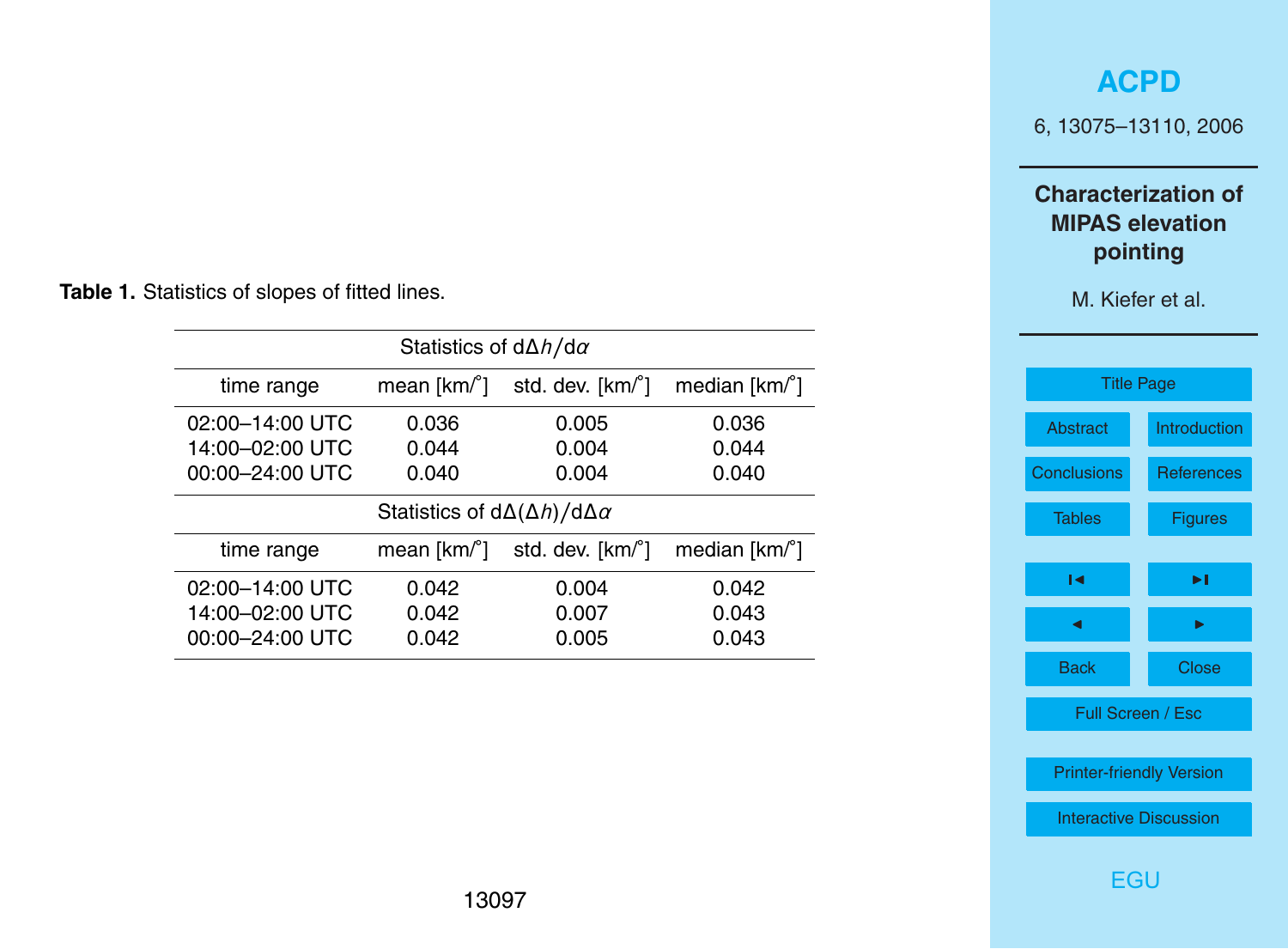# **[ACPD](http://www.atmos-chem-phys-discuss.net)** 6, 13075–13110, 2006 **Characterization of MIPAS elevation pointing** M. Kiefer et al. [Title Page](#page-0-0) [Abstract](#page-1-0) [Introduction](#page-2-0) [Conclusions](#page-18-0) [References](#page-20-0) [Tables](#page-22-0) Figures  $\blacksquare$ **J** I I I I Back Close Full Screen / Esc [Printer-friendly Version](http://www.atmos-chem-phys-discuss.net/6/13075/2006/acpd-6-13075-2006-print.pdf) [Interactive Discussion](http://www.atmos-chem-phys-discuss.net/6/13075/2006/acpd-6-13075-2006-discussion.html) Platform is given by **V** and the<br>
Sight azimuth and elevation are<br> **[EGU](http://www.copernicus.org/EGU/EGU.html)** Back<br> **EGU** Back<br> **EGU**

<span id="page-23-0"></span>

**Fig. 1.** Setup of MIPAS on ENVISAT. The flight direction of the platform is given by *V* and the satellite-fixed coordinate system by *X*, *Y* , and *Z*. The Line-Of-Sight azimuth and elevation are  $\alpha$  and  $\epsilon$  respectively.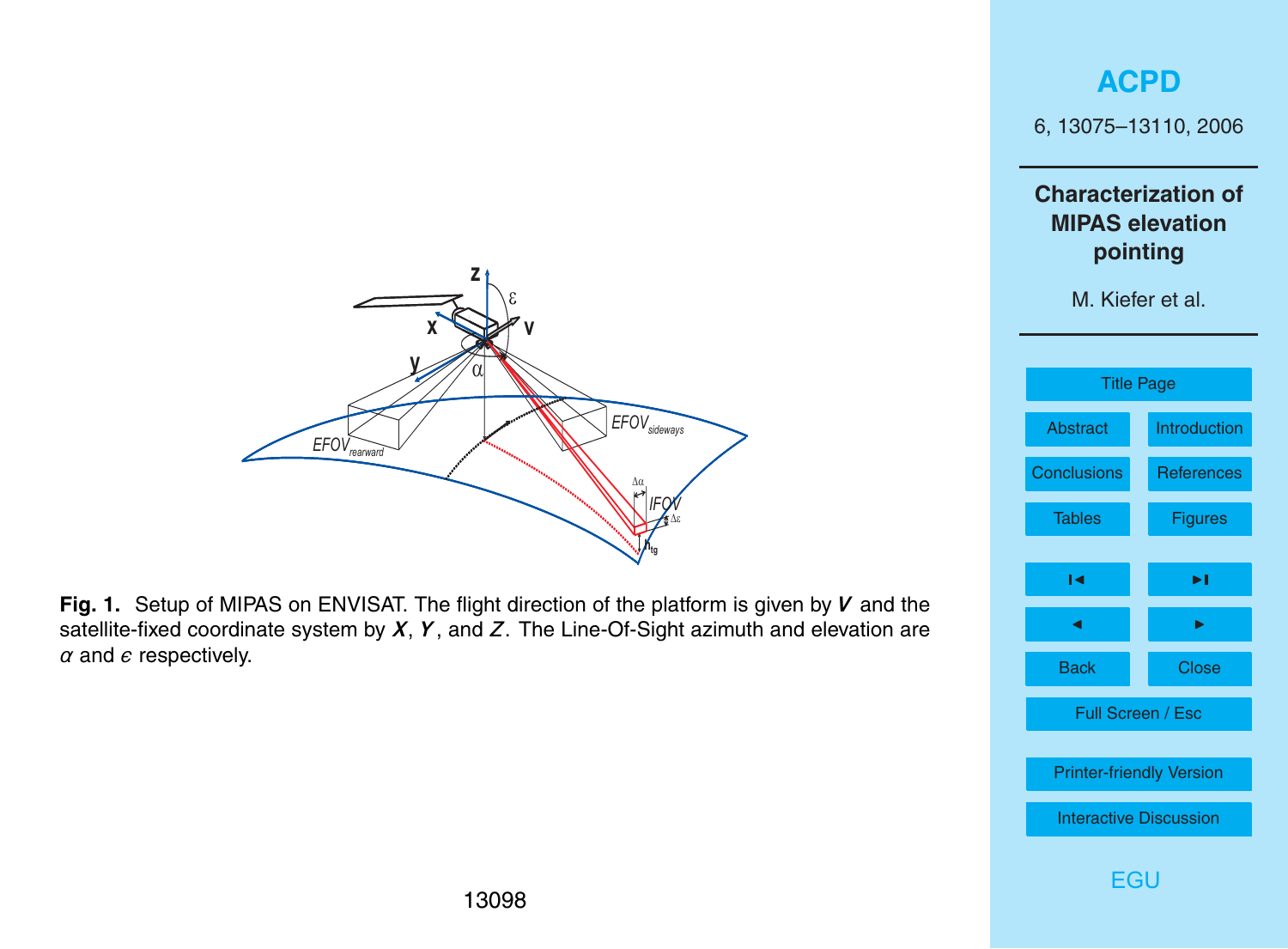<span id="page-24-0"></span>

**Fig. 2.** Altitude dependence of Δ*h<sub>i</sub>* for all orbits of the four days indicated in the panel's headline. Broken lines indicate the average value, thin horizontal lines indicate the standard deviation, and thick horizontal lines give the standard deviation divided by the square root of the number of contributing values. Only heights where at least 80% of data of all corresponding geolocations were available have been considered to minimize bias by sampling effects.

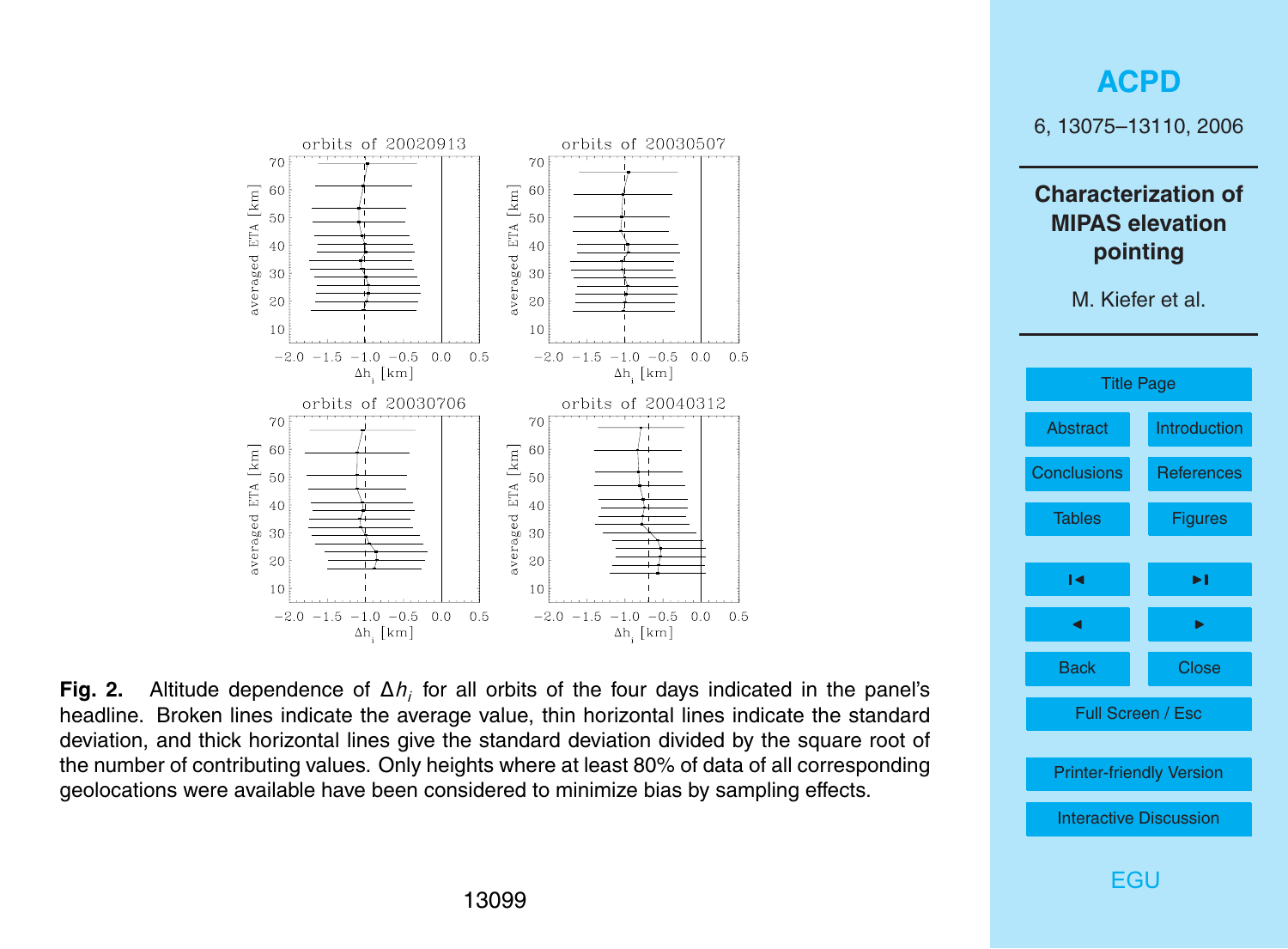

<span id="page-25-0"></span>

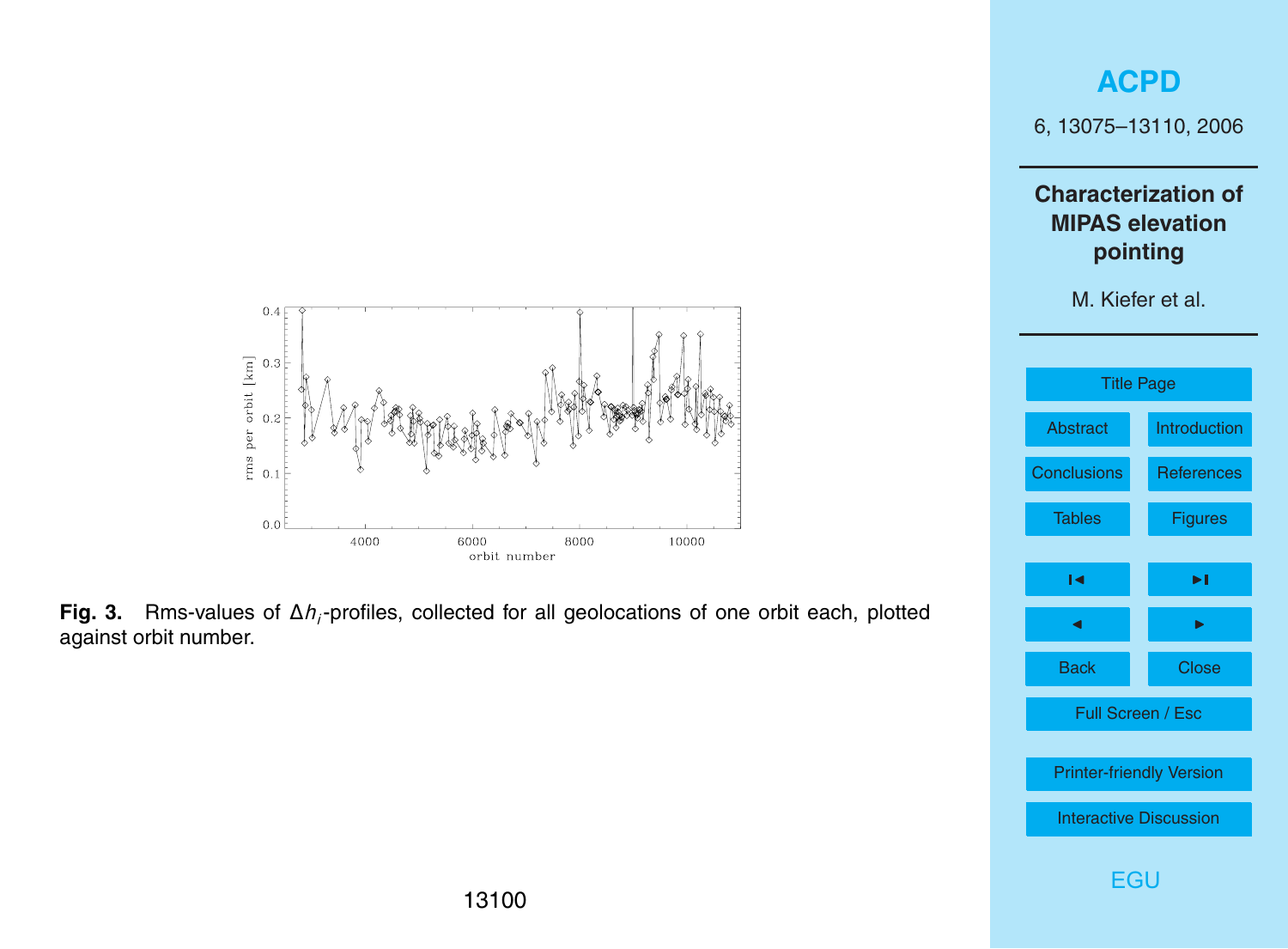<span id="page-26-0"></span>



**Fig. 4.** ∆*h* in the course of a day for four different dates. The upper threee panels represent three dates before the major update of the PSO-algorithm software on 12 December 2003, while the lowest panel shows a date two weeks after the update.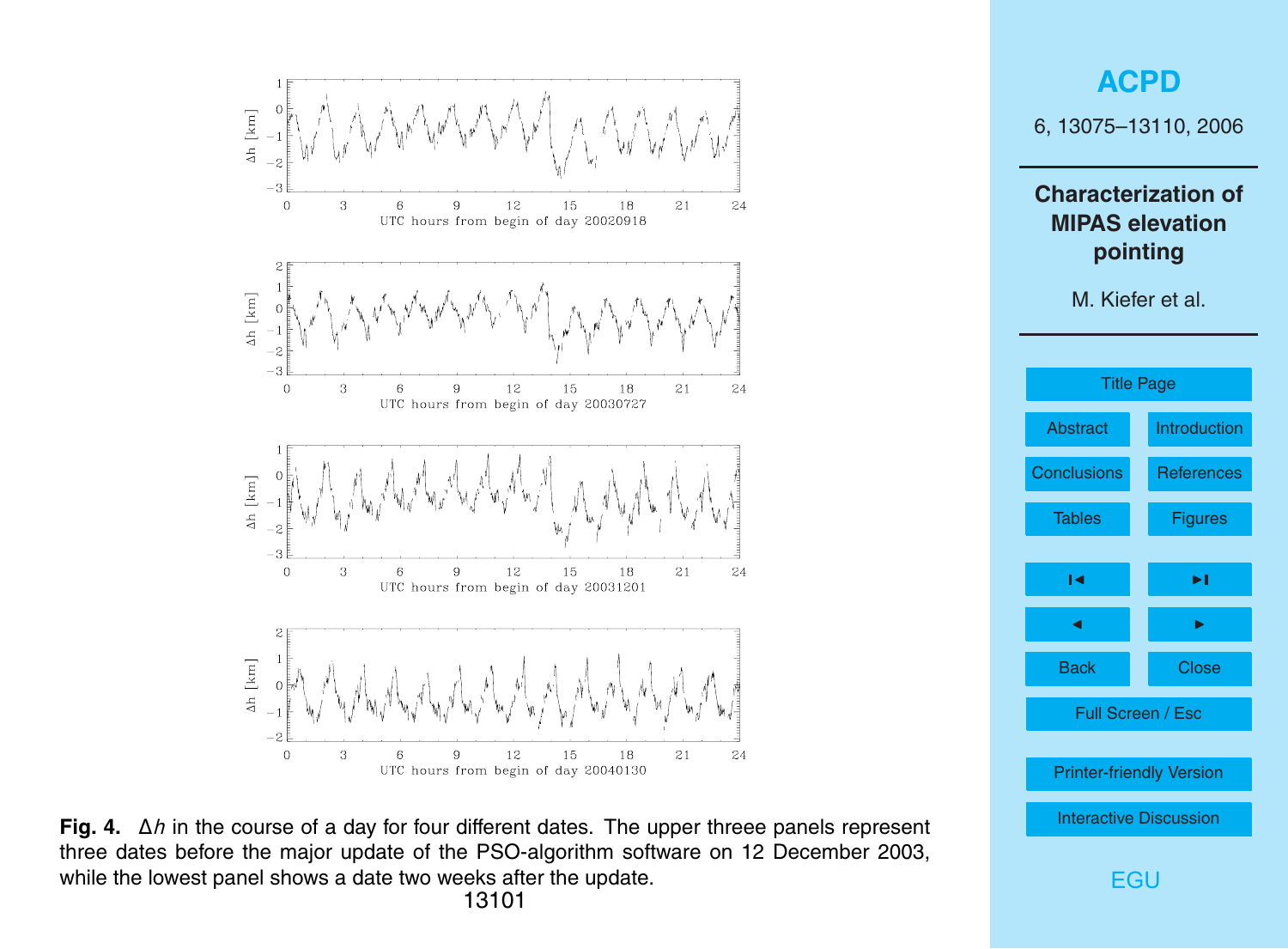<span id="page-27-0"></span>

**Fig. 5.** ∆*h* of orbit 2881 plotted against UTC (upper panel) and against geographical latitude *β* (lower panel). In the lower panel the thin solid and broken lines represent values of ∆*h* for the ascending and descending part of the orbit, respectively. The thick solid line is the line fitted to the data. The two pareameters determining the line are given in the plot frame as average ∆*h*, i.e. the value at the equator, and d∆*h/*d*β*, i.e. the slope or gradient.

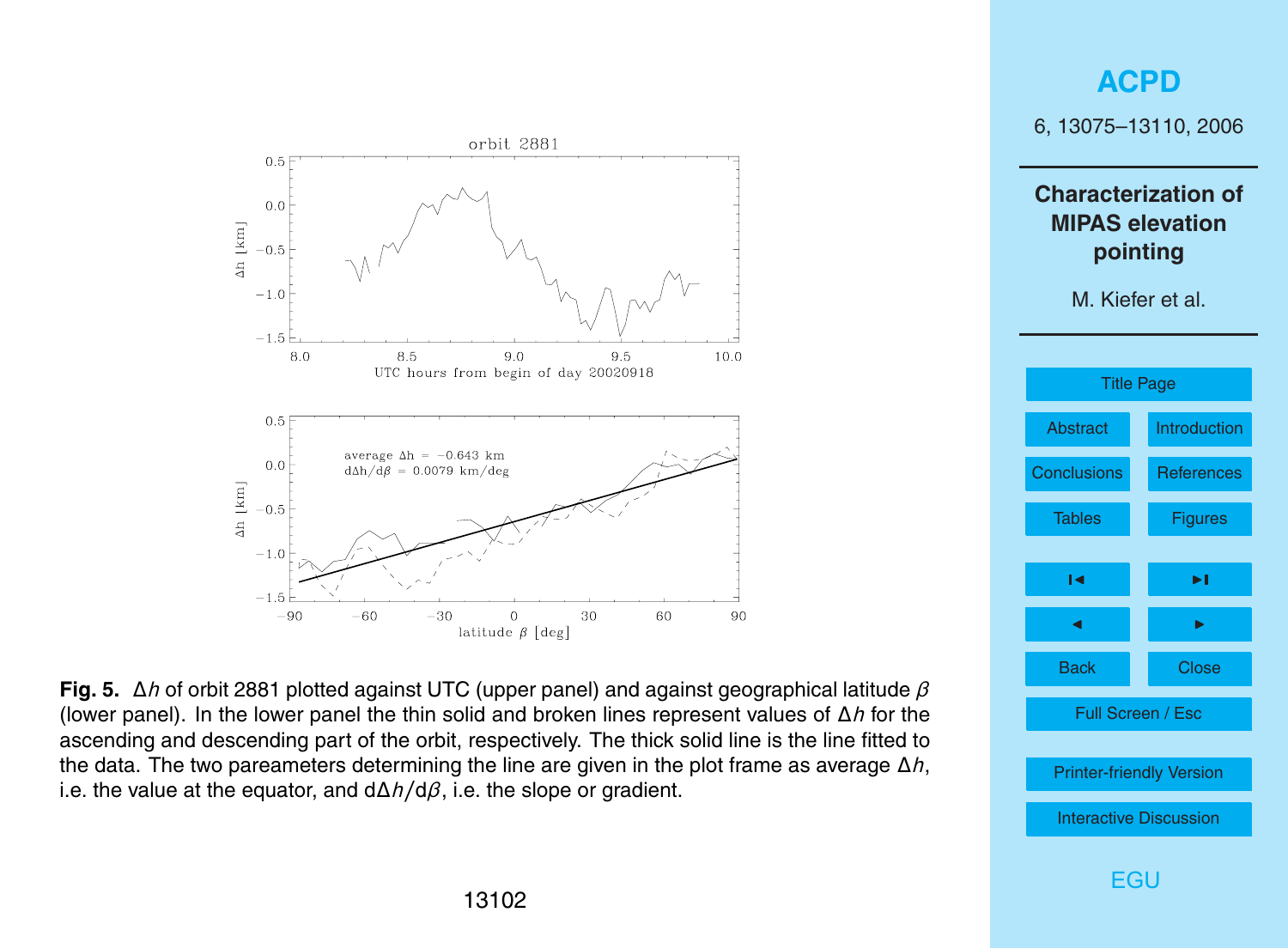### **[ACPD](http://www.atmos-chem-phys-discuss.net)**

6, 13075–13110, 2006

**Characterization of MIPAS elevation pointing**

M. Kiefer et al.



<span id="page-28-0"></span>

**Fig. 6.** Histograms of the offset of ∆*h*. Top left panel: All data before 10 December 2003 (i.e. before the major software update). Top right panel: Data centered on a daily basis (mean value becomes zero). Lower two panels show the data centered per day for offset values of orbits between 02:00 UTC and 14:00 UTC (left) and between 14:00 UTC and 02:00 UTC (right). Binning is equal in all panels.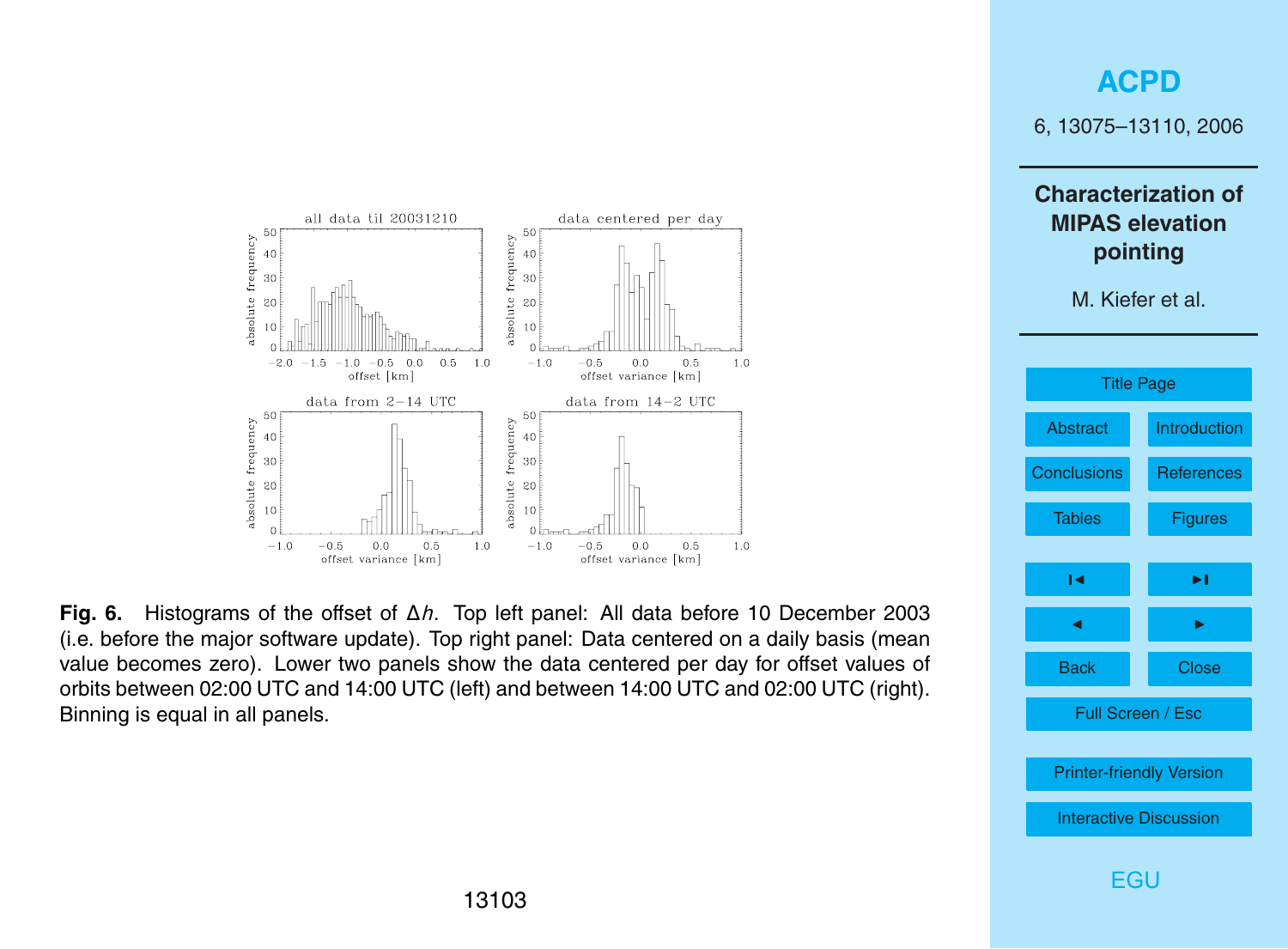### **[ACPD](http://www.atmos-chem-phys-discuss.net)**

6, 13075–13110, 2006

**Characterization of MIPAS elevation pointing**





<span id="page-29-0"></span>

**Fig. 7.** Histograms of the gradient of ∆*h* with respect to latitude. Type of data restrictions as in Fig. [6.](#page-28-0) Binning is equal in all panels.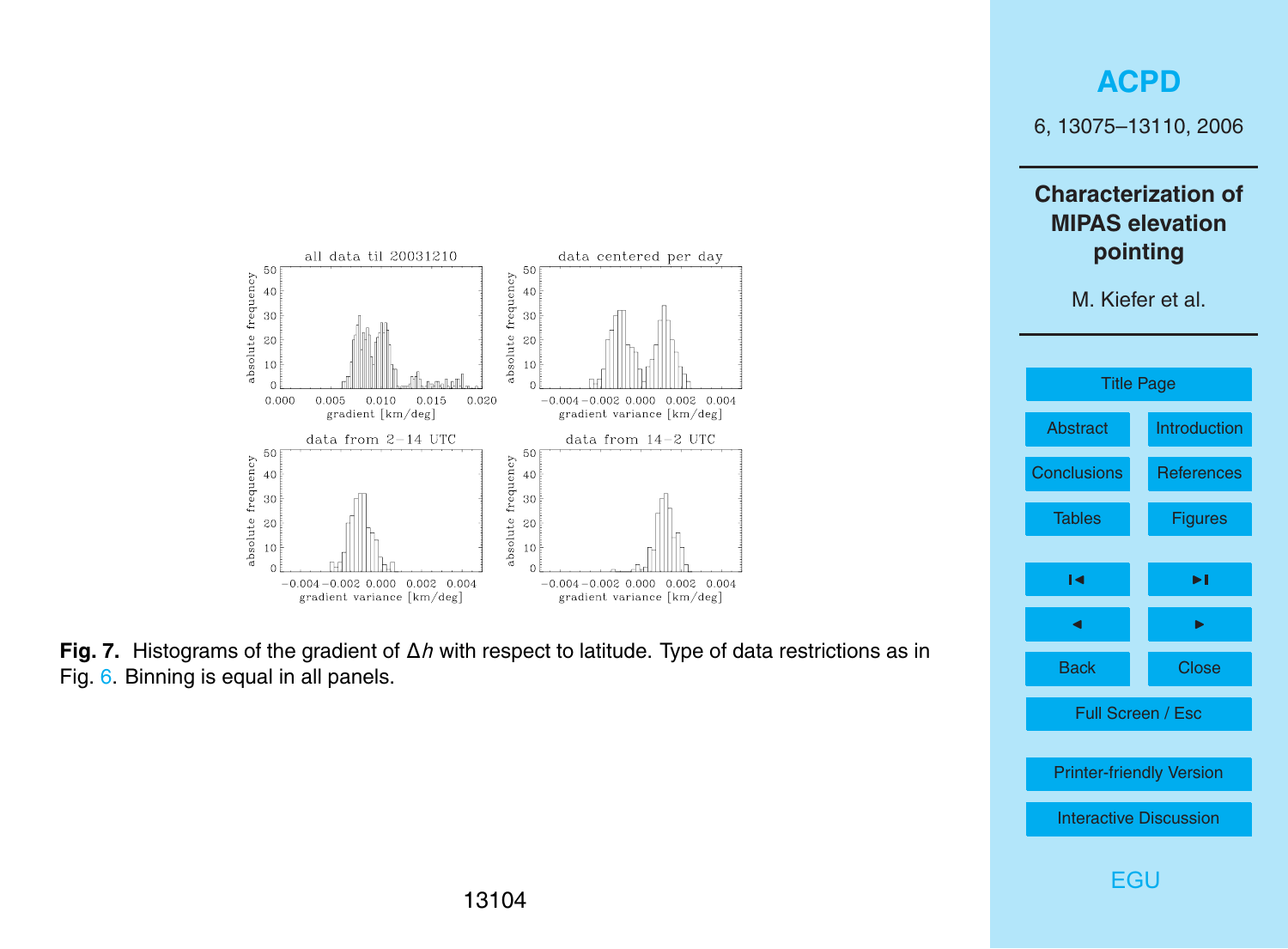<span id="page-30-0"></span>

**Fig. 8.** ∆*h* of several orbits, separated into ascending (upper panel) and descending (lower panel) parts of the orbits are plotted against geographical latitude.

# **MIPAS elevation pointing** M. Kiefer et al. [Title Page](#page-0-0) [Abstract](#page-1-0) [Introduction](#page-2-0) [Conclusions](#page-18-0) [References](#page-20-0) [Tables](#page-22-0) [Figures](#page-23-0)  $\sim$  J  $\sim$ **J** I I I I Back Close Full Screen / Esc [Printer-friendly Version](http://www.atmos-chem-phys-discuss.net/6/13075/2006/acpd-6-13075-2006-print.pdf) [Interactive Discussion](http://www.atmos-chem-phys-discuss.net/6/13075/2006/acpd-6-13075-2006-discussion.html) [EGU](http://www.copernicus.org/EGU/EGU.html)

### **[ACPD](http://www.atmos-chem-phys-discuss.net)**

6, 13075–13110, 2006

**Characterization of**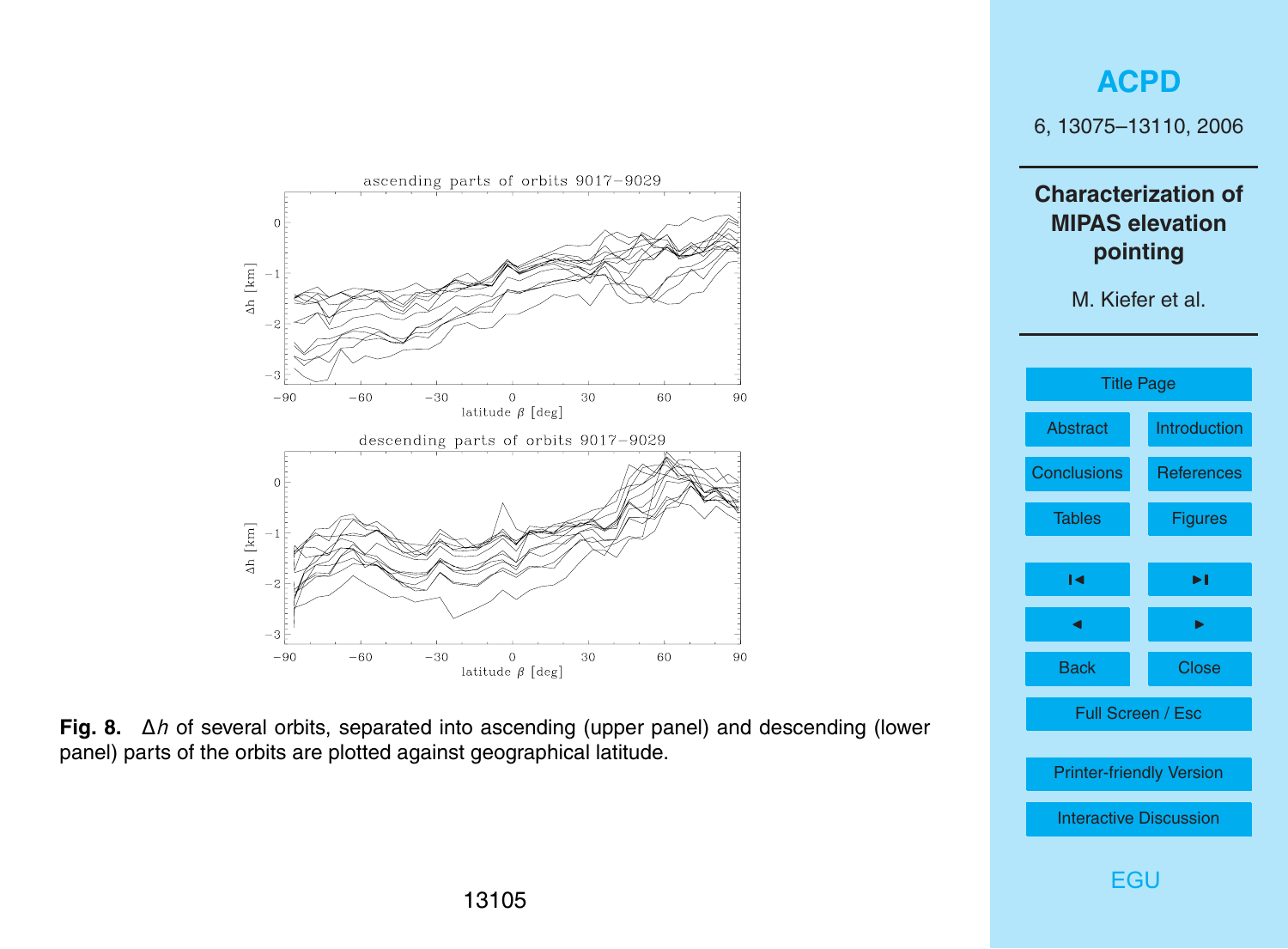<span id="page-31-0"></span>



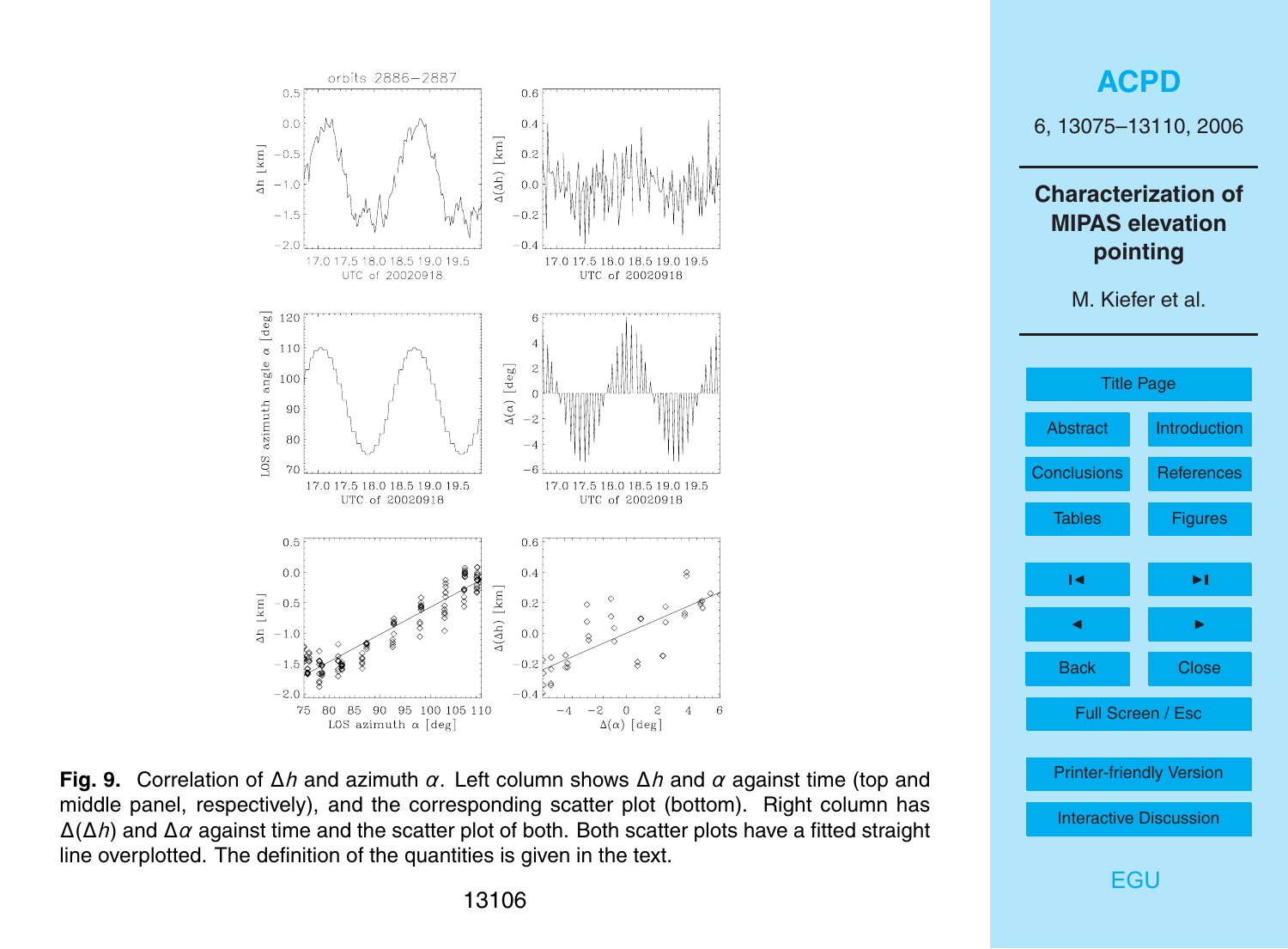<span id="page-32-0"></span>

**Fig. 10.** Offset (top) and gradient (lower panel) drawn over orbit number. Only days with at least 500 processed geolocations have been taken. Each diamond represents a value of a single orbit. The daily average is marked by thick lines connecting squares.

13107

# 6, 13075–13110, 2006 **Characterization of MIPAS elevation pointing** M. Kiefer et al. [Title Page](#page-0-0) [Abstract](#page-1-0) [Introduction](#page-2-0) [Conclusions](#page-18-0) [References](#page-20-0) [Tables](#page-22-0) [Figures](#page-23-0)  $\sim$  J  $\sim$ **J** I I I I Back Close Full Screen / Esc [Printer-friendly Version](http://www.atmos-chem-phys-discuss.net/6/13075/2006/acpd-6-13075-2006-print.pdf) [Interactive Discussion](http://www.atmos-chem-phys-discuss.net/6/13075/2006/acpd-6-13075-2006-discussion.html)

**[ACPD](http://www.atmos-chem-phys-discuss.net)**

[EGU](http://www.copernicus.org/EGU/EGU.html)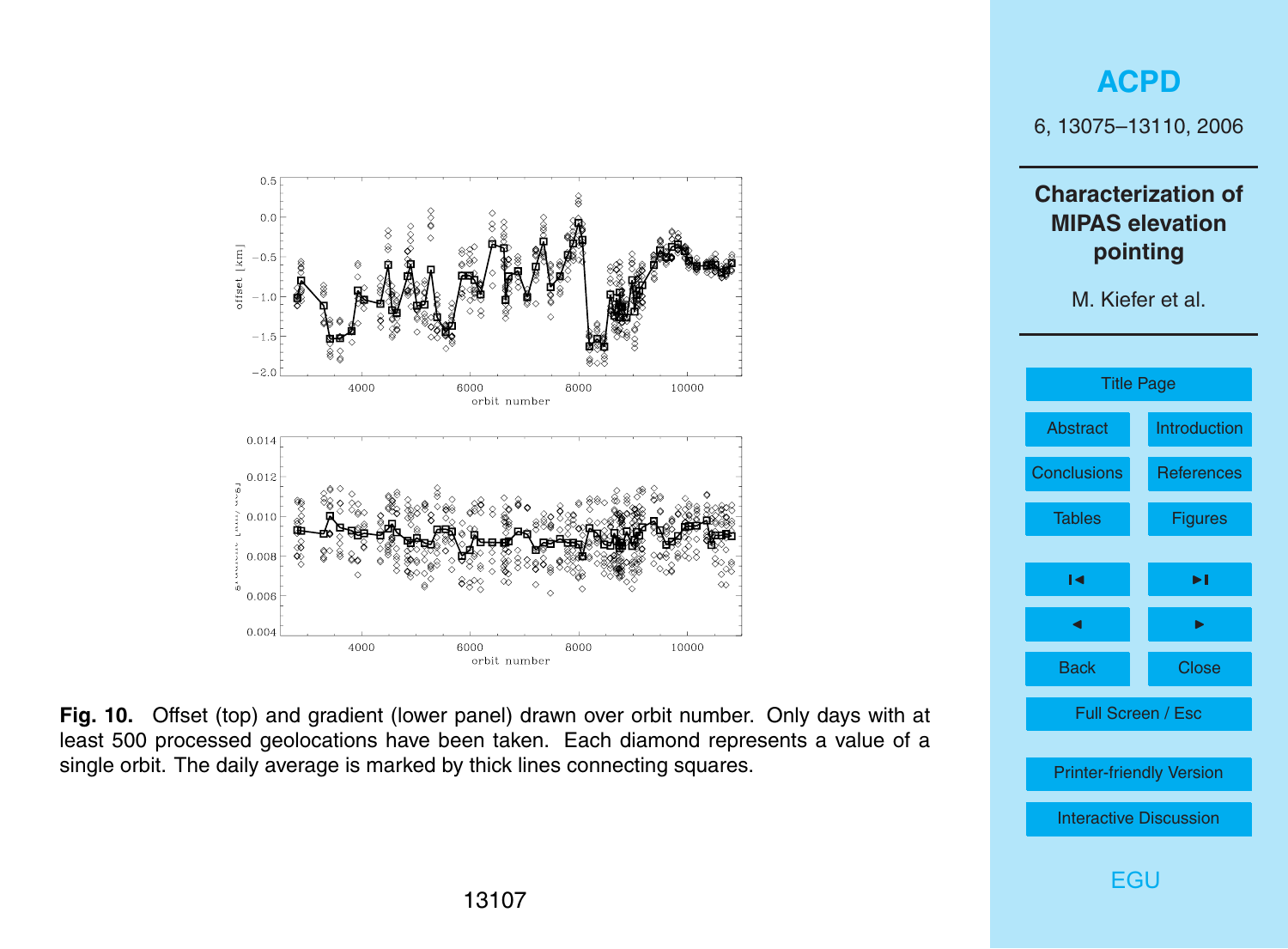<span id="page-33-0"></span>

**Fig. 11.** Slope of the lines fitted to ∆*h* and *α* (upper panel) and to ∆(∆*h*) and ∆*α* (lower panel) plotted over orbit number. Thick solid lines represent the slopes for all data. Thin solid lines give data of the time intervals 14:00–02:00 UTC while thick broken lines mark data of time interval 02:00–14:00 UTC.

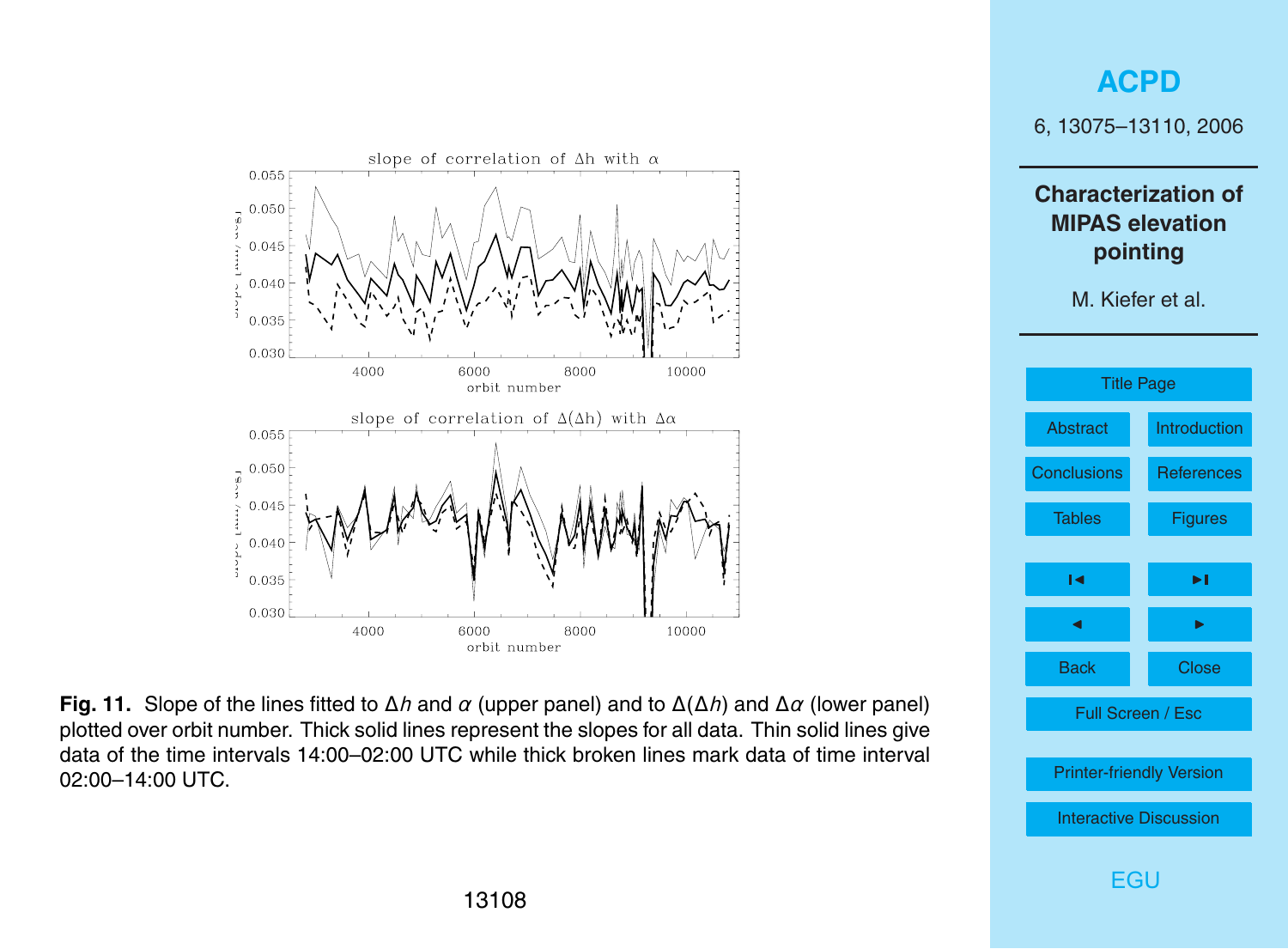

**Fig. 12.** MIPAS pointing bias as a function of the orbit number, from August 2002 to April 2005. The horizontal solid line represents the average value of the pointing bias.

<span id="page-34-0"></span>